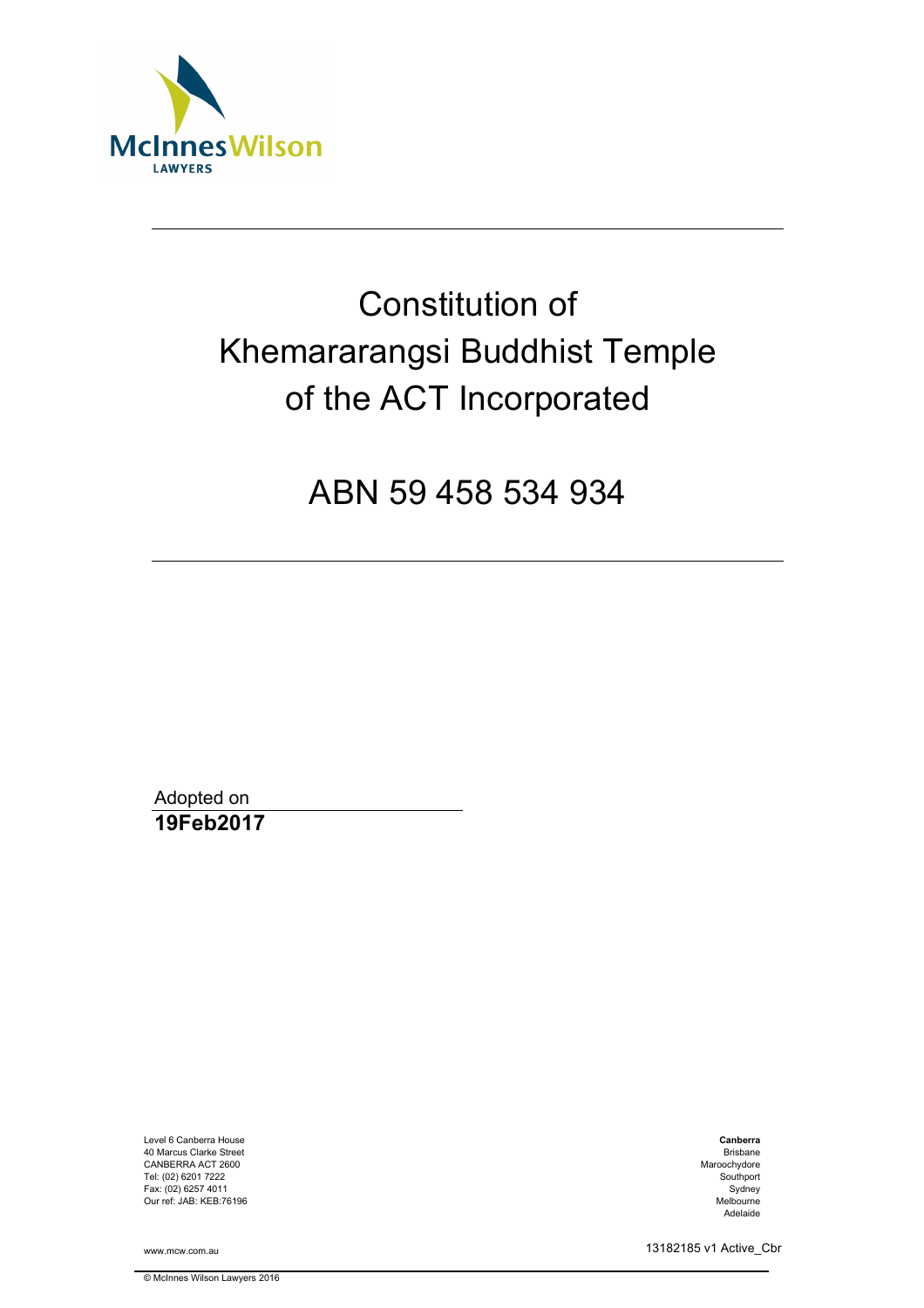## **Table of Contents**

| $\mathbf{1}$ .                 |            |                                                                  |  |
|--------------------------------|------------|------------------------------------------------------------------|--|
|                                | 1.1        |                                                                  |  |
|                                | 1.2        |                                                                  |  |
|                                | 1.3        |                                                                  |  |
| 2.                             |            |                                                                  |  |
| 3.                             |            | OBJECTS AND PURPOSES OF THE ASSOCIATION3                         |  |
| $4_{\cdot}$                    |            |                                                                  |  |
|                                | 4.1        |                                                                  |  |
|                                | 4.2        |                                                                  |  |
|                                | 4.3        |                                                                  |  |
|                                | 4.4        |                                                                  |  |
|                                | 4.5        |                                                                  |  |
|                                | 4.6        |                                                                  |  |
|                                | 4.7        |                                                                  |  |
| 5.                             |            |                                                                  |  |
|                                | 5.1        |                                                                  |  |
|                                | 5.2        |                                                                  |  |
|                                |            |                                                                  |  |
|                                | 6.1        |                                                                  |  |
|                                | 6.2        |                                                                  |  |
|                                | 6.3        |                                                                  |  |
|                                | 6.4        |                                                                  |  |
|                                | 6.5        |                                                                  |  |
|                                |            |                                                                  |  |
|                                | 6.6        |                                                                  |  |
| $7_{\scriptscriptstyle{\sim}}$ |            |                                                                  |  |
|                                | 7.1        |                                                                  |  |
|                                | 7.2        |                                                                  |  |
|                                | 7.3<br>7.4 |                                                                  |  |
|                                |            |                                                                  |  |
| 8.                             |            | <b>GENERAL COMMITTEE AND MANAGING COMMITTEE MEETINGS10</b>       |  |
|                                | 8.1        | General Committee and Managing Committee meetings and quorum  10 |  |
|                                | 8.2<br>8.3 | Delegation by General Committee to subcommittee11                |  |
|                                | 8.4        |                                                                  |  |
|                                |            |                                                                  |  |
| 9.                             | 9.1        |                                                                  |  |
|                                | 9.2        |                                                                  |  |
|                                | 9.3        |                                                                  |  |
|                                |            |                                                                  |  |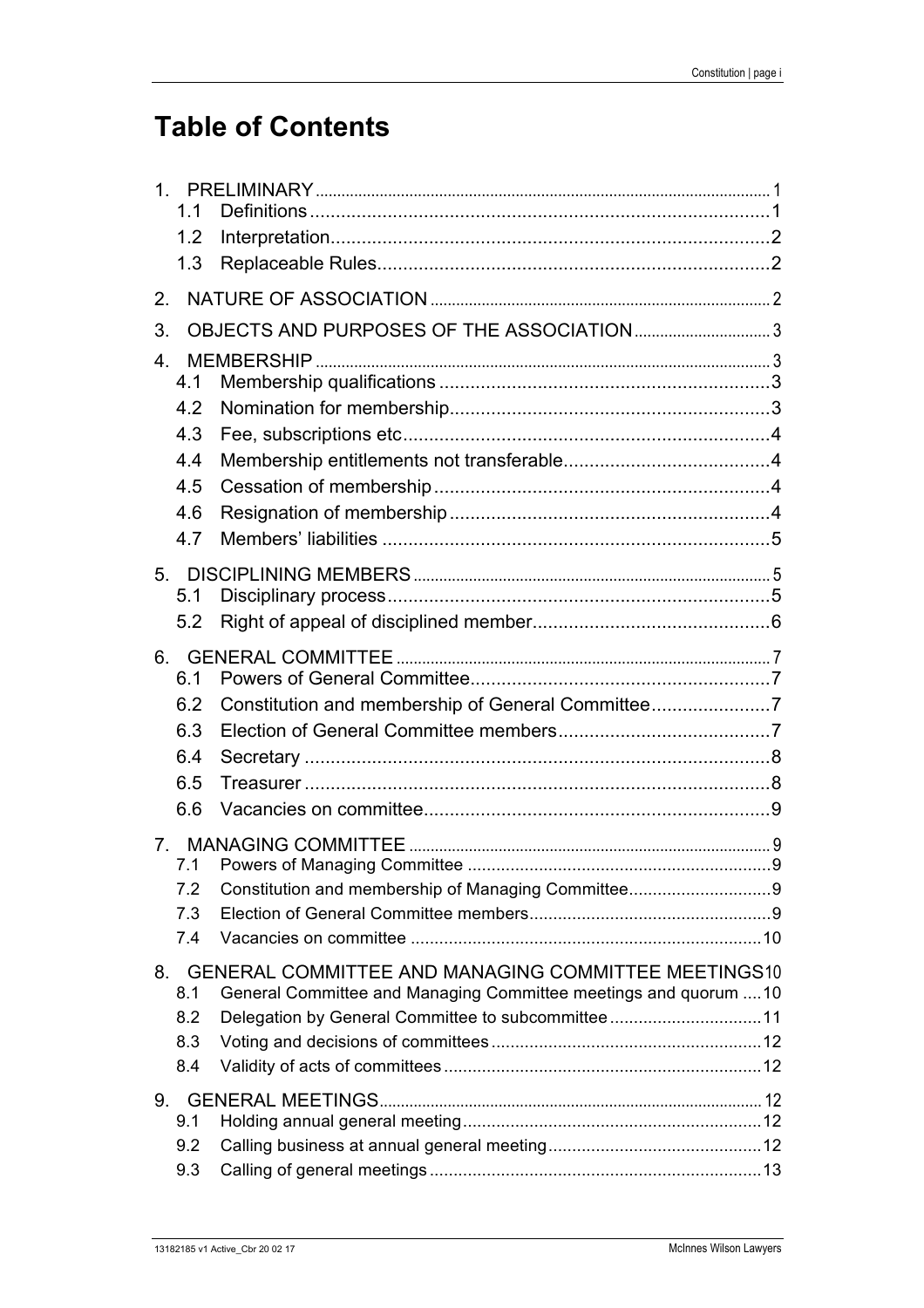| 9.4  |  |  |  |  |  |
|------|--|--|--|--|--|
| 9.5  |  |  |  |  |  |
| 9.6  |  |  |  |  |  |
| 9.7  |  |  |  |  |  |
| 9.8  |  |  |  |  |  |
| 9.9  |  |  |  |  |  |
| 9.10 |  |  |  |  |  |
|      |  |  |  |  |  |
|      |  |  |  |  |  |
|      |  |  |  |  |  |
|      |  |  |  |  |  |
|      |  |  |  |  |  |
|      |  |  |  |  |  |
|      |  |  |  |  |  |
|      |  |  |  |  |  |
|      |  |  |  |  |  |
|      |  |  |  |  |  |
|      |  |  |  |  |  |
|      |  |  |  |  |  |
|      |  |  |  |  |  |
|      |  |  |  |  |  |
|      |  |  |  |  |  |
|      |  |  |  |  |  |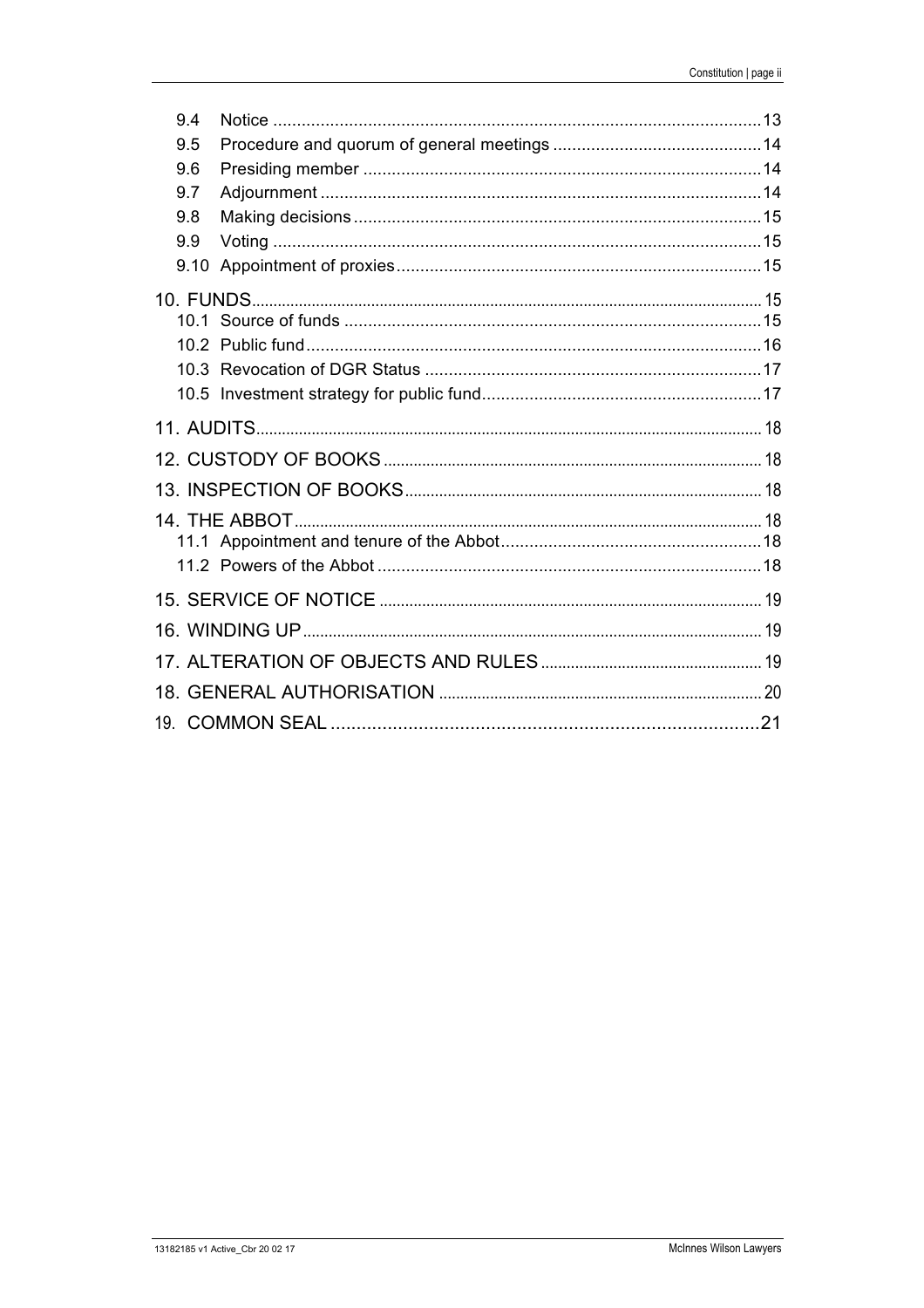#### **1. PRELIMINARY**

#### **1.1 Definitions**

In this Constitution, unless the context otherwise requires:

**ACNC** means the Australian Charities and Not-for-profits Commission.

**Association** means the Khemararangsi Buddhist Temple of the ACT Incorporated.

**Associations Act** means the *Associations Incorporation Act 1999* (ACT) as amended from time to time.

**ATO** means the Australian Taxation Office.

**Business day** means a day on which banking corporations in the Australian Capital Territory are open for the full range of banking business.

**Constitution** means this constitution as amended from time to time.

**DGR** means deductible gift recipient under the Australian Taxation Law.

**General Committee** means the General Committee of the Association appointed in accordance with clause 6.

**General meeting** means a general meeting of members convened in accordance with the Constitution.

**Financial year** means the year ending on 31 December.

**Managing Committee** means the Managing Committee of the association appointed in accordance with clause 7.

**Member** means a person whose name is entered in the Register of Members of the Association.

**Ordinary committee member** means a member of the General Committee who is not an office-bearer of the Association.

**Ordinary resolution** means a resolution of Members in accordance with the Constitution where more than one half of the total votes cast on the resolution are in favour.

**Register** means the register of Members kept pursuant to the Associations Act.

**Regulations** means the regulations made under the *Associations Act* including the *Associations Incorporation Regulation 1991* (ACT) as amended from time to time.

**Responsible Persons** means individuals with a degree of responsibility to the Australian community as a whole including but not limited to school principals, judges, religious practitioners, solicitors, doctors, members of professional bodies and other professional persons, mayors, councillors, town clerks, members of parliament and people who have received formal recognition from the Government for their services to the community (for example, an Order of Australia award).

**Rules** means this constitution as amended from time to time.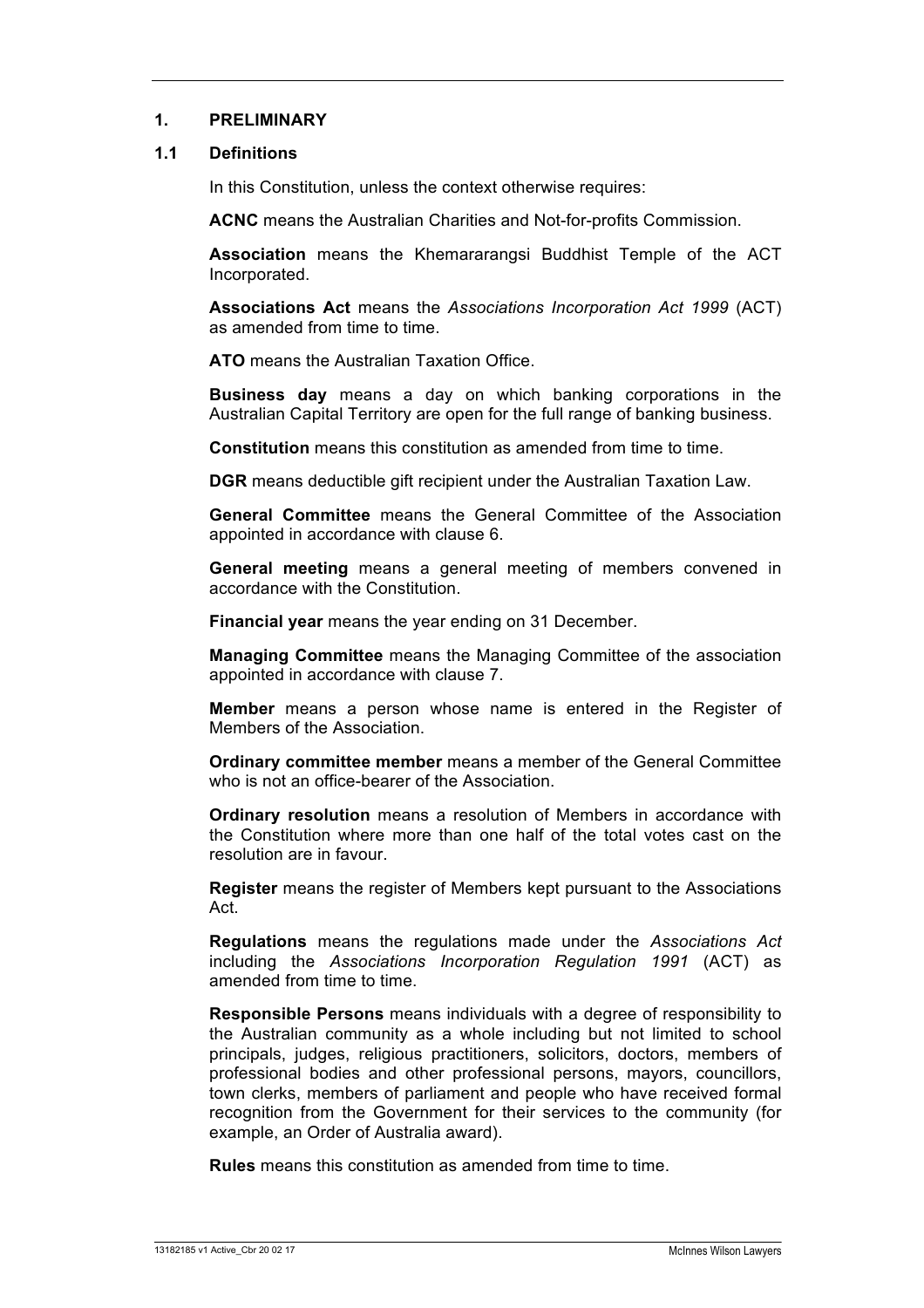**Secretary** means the person(s) holding office under this Constitution as secretary of the Association or, if no such person holds that office, the public officer of the Association.

**Special resolution** means a resolution of Members at a General meeting held in accordance with the Constitution where more than two-thirds of the total votes cast on the resolution are in favour.

**Tax law** means the *Income Tax Assessment Act 1936* (Cth), *Income Tax Assessment Act 1997* (Cth) and *Taxation Administration Act 1953* (Cth) as amended from time to time, an Act of which the Commissioner of Taxation has the general administration (including a part of an Act to the extent to which the Commissioner has the general administration of the Act and legislative instruments made under such an Act (including such a part of an Act)).

#### **1.2 Interpretation**

**Headings** are for convenience only and do not affect interpretation. The following rules of interpretation apply unless the context requires otherwise:

- (a) the **singular** includes the plural and vice versa;
- (b) where a **word** or **phrase** is defined, its other grammatical forms have a corresponding meaning;
- (c) a reference to a **person** includes a firm, a body corporate, an unincorporated association or an authority and vice versa;
- (d) a reference to this **agreement** or another **document** includes any variation, novation, replacement or supplement to any of them from time to time;
- (e) a reference to a **clause** or **schedule** is a reference to a clause of or schedule to this Constitution and a reference to this Constitution includes any schedule;
- (f) a reference to any **legislation** or to any provision of any legislation includes any modification or re-enactment of it, any legislative provision substituted for it and any regulations and statutory instruments issued under it;
- (g) where an expression is defined anywhere in this **Constitution** it has the same meaning throughout;
- (h) works or expressions contained in this Constitution shall be interpreted in accordance with the *Legislation Act 2001* (ACT).

#### **1.3 Replaceable Rules**

The replaceable rules contained in the Associations Act do not apply to the Association.

#### **2. NATURE OF ASSOCIATION**

- (a) The Association is an incorporated association in the Australian Capital Territory under the Associations Act.
- (b) The name of the Association shall be Khemararangsi Buddhist Temple of the ACT Incorporated.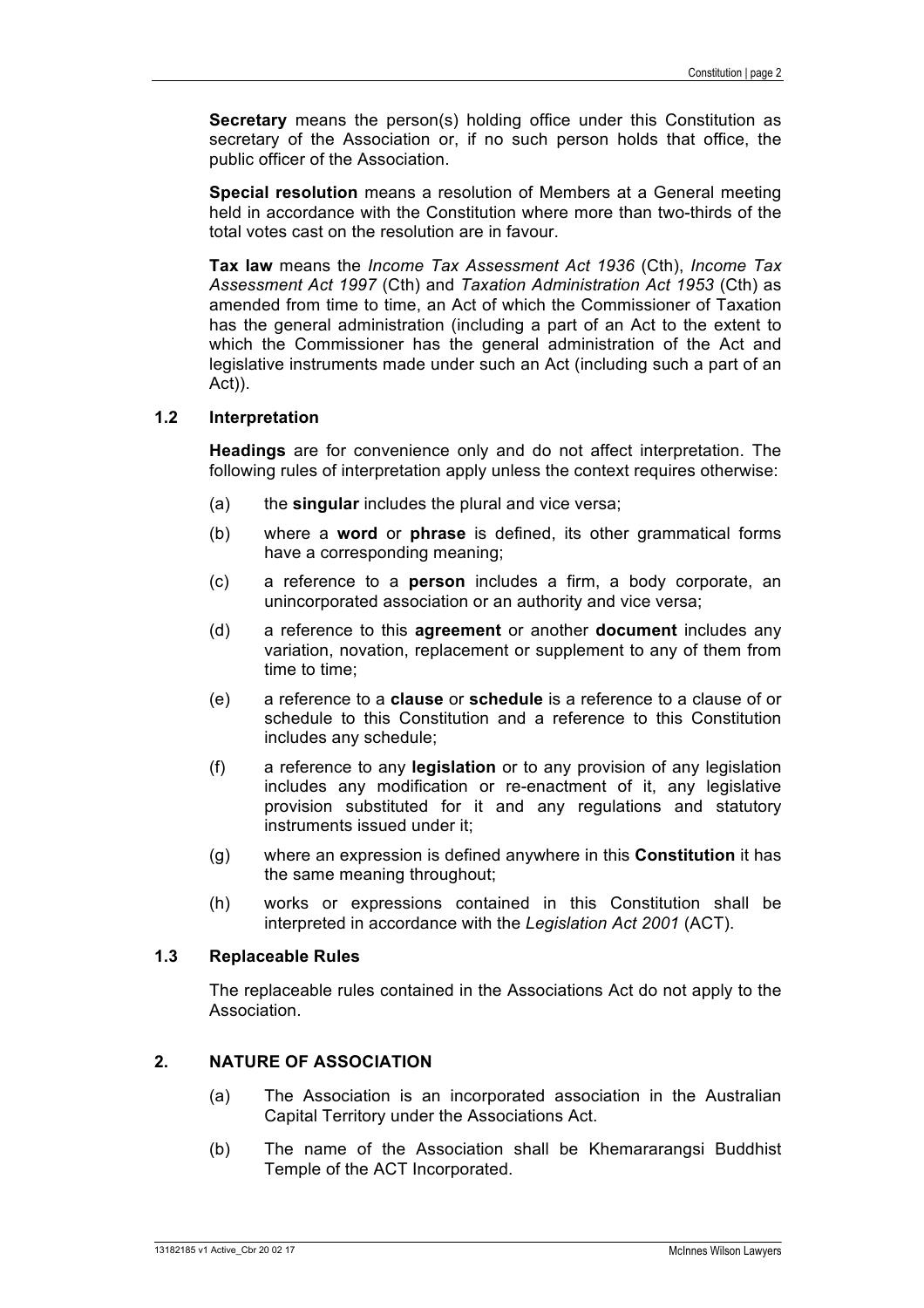#### **3. OBJECTS AND PURPOSES OF THE ASSOCIATION**

- (a) The principal object of the Association is to operate as a non-profit charitable institution to promote and preserve Cambodian cultural heritage in the Australian Capital Territory for the benefit of the Cambodian community in the Australian Capital Territory and the whole Australian Capital Territory community.
- (b) In support of this principal object, the Association will receive contributions from the public for the purposes of:
	- (i) preserving and promoting Cambodian tradition and cultural heritage in the Australian Capital Territory;
	- (ii) preserving and promoting Cambodian music and performing arts (dance) within Cambodian society in the Australian Capital Territory;
	- (iii) preserving and promoting Cambodian literature, arts and crafts within Cambodian society in the Australian Capital Territory;
	- (iv) teaching Cambodian moral behaviour that encourages people to have compassion towards each other;
	- (v) improving relations between the Cambodian community in the Australian Capital Territory and other ethnic communities;
	- (vi) promoting greater awareness of Buddha's teaching through literature and meditation in accordance with the Theravada way;
	- (vii) supporting Buddhist monks who come to the Australian Capital Territory to promote Buddhism;
	- (viii)preserving the Buddhist monastery namely the Khemararangsi Buddhist Temple erected in Scullin in the Australian Capital Territory; and
	- (ix) establish and maintain a public fund to receive donations in support of the above objects.

#### **4. MEMBERSHIP**

#### **4.1 Membership qualifications**

A person is qualified to be a Member of the Association if the person:

- (a) has been nominated for membership in accordance with clause 4.2; and
- (b) has been approved for membership by the General Committee.

#### **4.2 Nomination for membership**

- (a) A nomination of a person for membership of the Association:
	- (i) must be made in writing in the form set out in Appendix 1; and
	- (ii) must be lodged with the Secretary.
- (b) As soon as is practicable after receiving a nomination for membership, the Secretary must refer the nomination to the General Committee which must decide whether to approve or to reject the nomination.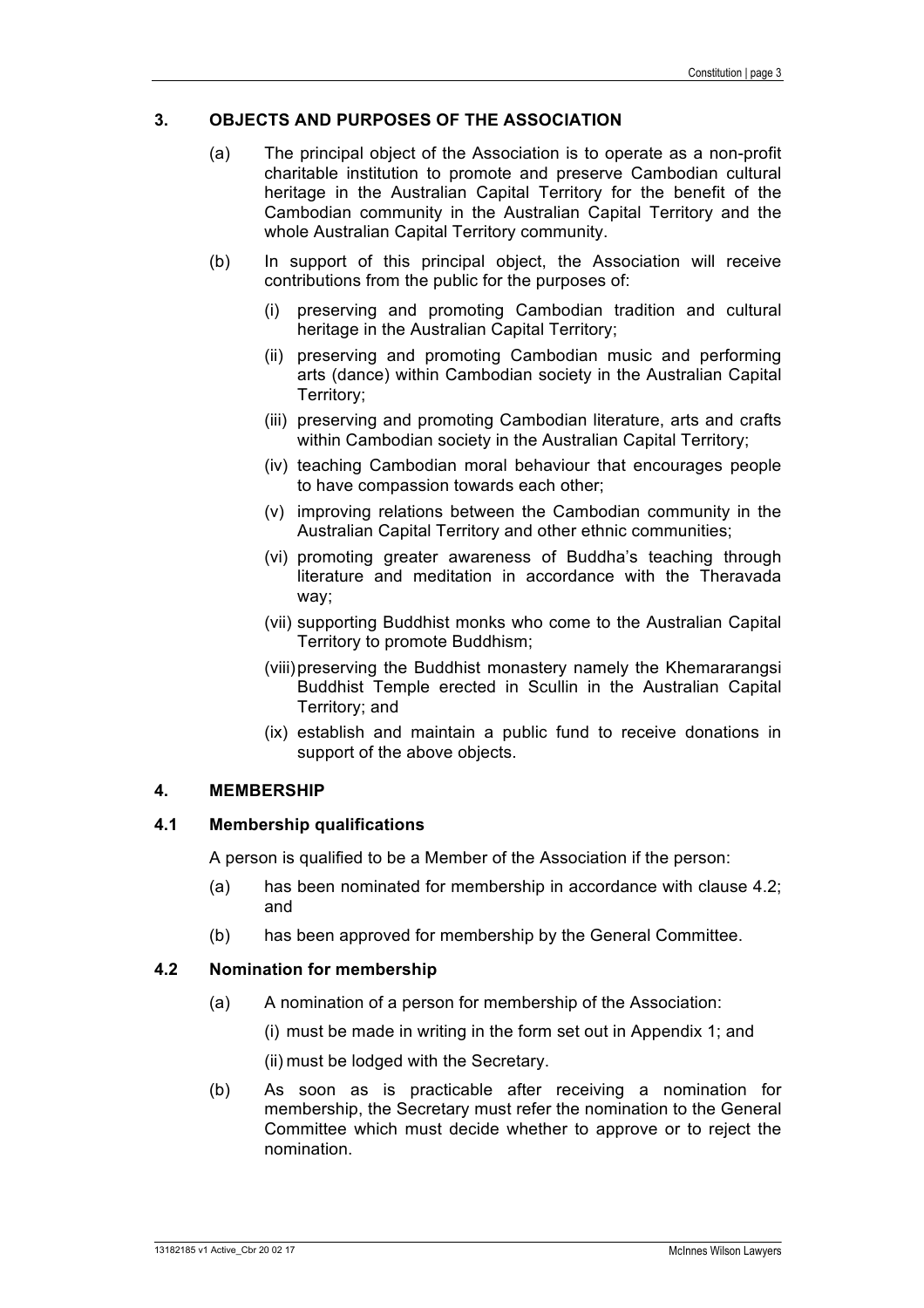- (c) If the General Committee decides to approve a nomination for membership, the Secretary must as soon as practicable after that decision notify the nominee of that approval and request the nominee to pay within twenty eight (28) days after receipt of the notification the sum payable under these rules by a member as the entrance fee and the first year's annual subscription.
- (d) The Secretary must, on payment by the nominee of the amount mentioned in subclause (c) within the period mentioned in that subclause, enter the nominee's name in the Register of Members and, on the name being so entered, the nominee becomes a Member of the Association.

#### **4.3 Fee, subscriptions etc**

- (a) The entrance fee to the Association is \$10 or, if any other amount has been determined by resolution of the General Committee, the other amount.
- (b) The annual membership fee of the Association is \$0 or, if any other amount has been determined by resolution of the General Committee, that other amount.
- (c) The annual membership fee is payable:
	- (i) before 1 July in each calendar year; or
	- (ii) if a person becomes a member on or after 1 July in any calendar year—before 1 July in each succeeding calendar year.

#### **4.4 Membership entitlements not transferable**

A right, privilege or obligation that a person has because of being a Member of the Association:

- (a) cannot be transferred or transmitted to another person; and
- (b) terminates on cessation of the person's membership.

#### **4.5 Cessation of membership**

A person ceases to be a Member of the Association if the person:

- (a) dies or, for a corporation, is wound up; or
- (b) resigns from membership of the Association; or
- (c) is expelled from the Association.

#### **4.6 Resignation of membership**

- (a) A Member is not entitled to resign from membership of the Association except in accordance with this clause.
- (b) A Member who has paid all amounts payable by the member to the Association may resign from membership of the Association by first giving notice (of not less than one (1) month or, if the General Committee has determined a shorter period, that shorter period) in writing to the Secretary of the member's intention to resign and, at the end of the period of notice, the member ceases to be a Member.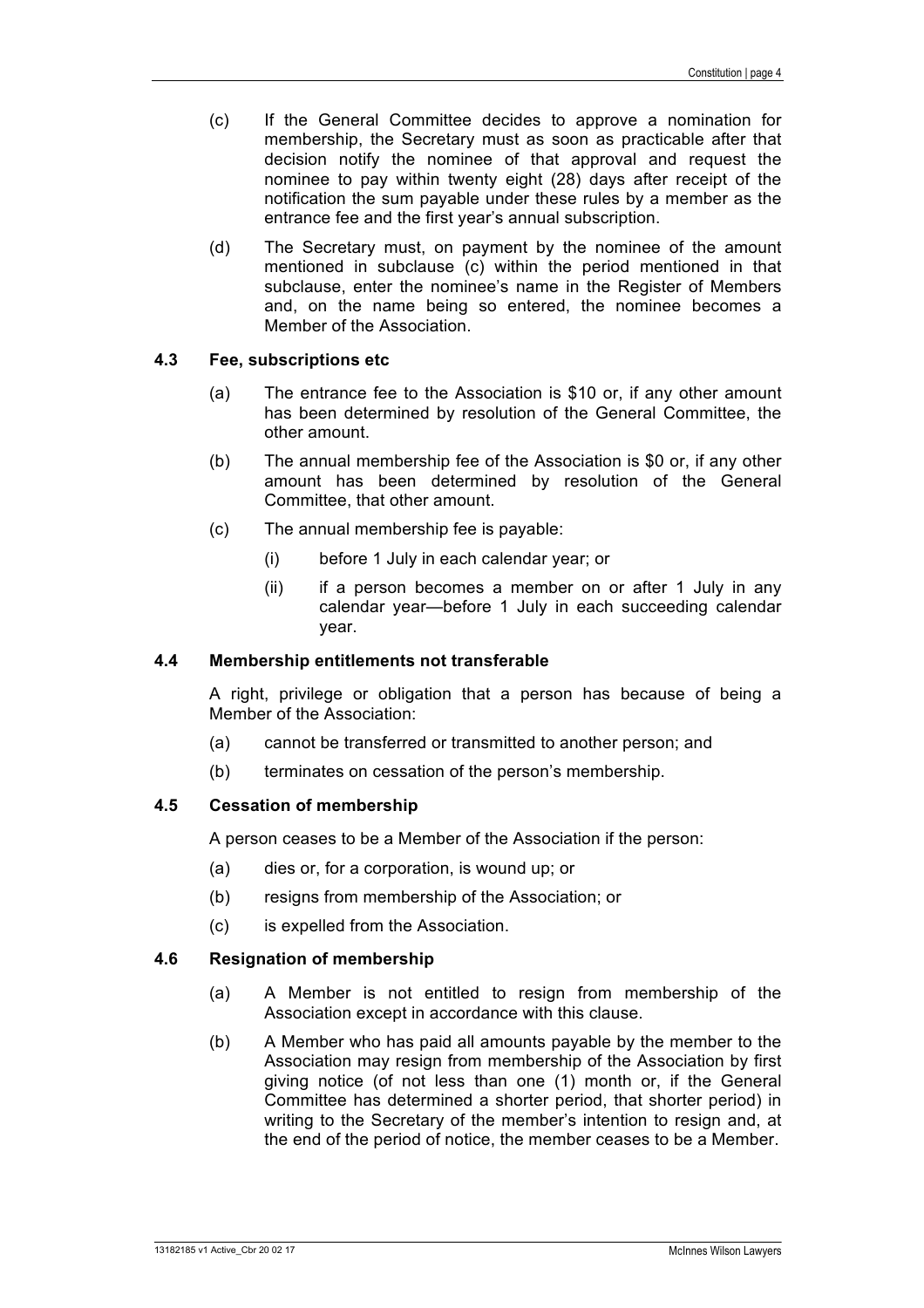(c) If a person ceases to be a Member, the Secretary must make an appropriate entry in the Register of Members recording the date the member ceased to be a Member.

#### **4.7 Members' liabilities**

The liability of a Member to contribute towards the payment of the debts and liabilities of the Association or the costs, charges and expenses of the winding up of the Association is limited to the amount (if any) unpaid by the member in relation to membership of the Association as required by clause 4.3.

#### **5. DISCIPLINING MEMBERS**

#### **5.1 Disciplinary process**

- (a) If the General Committee is of the opinion that a Member:
	- (i) has persistently refused or neglected to comply with a provision of these rules; or
	- (ii) has persistently and wilfully acted in a manner prejudicial to the interests of the Association;

the Committee may, by resolution:

- (iii) expel the Member from the Association; or
- (iv) suspend the Member from the rights and privileges of membership of the Association that the General Committee may decide for a specified period.
- (b) A resolution of the General Committee under subclause (a) is of no effect unless the General Committee, at a meeting held not earlier than fourteen (14) days and not later than twenty eight (28) days after service on the Member of a notice under subclause (c), confirms the resolution in accordance with this clause.
- (c) If the General Committee passes a resolution under subclause (a), the Secretary must, as soon as practicable, serve a written notice on the Member:
	- (i) setting out the resolution of the General Committee and the grounds on which it is based; and
	- (ii) stating that the Member may address the General Committee at a meeting to be held not earlier than fourteen (14) days and not later than twenty eight (28) days after service of the notice; and
	- (iii) stating the date, place and time of that meeting; and
	- (iv) informing the Member that the Member may do either or both of the following:
		- (A) attend and speak at that meeting;
		- (B) submit to the General Committee at or before the date of that meeting written representations relating to the resolution.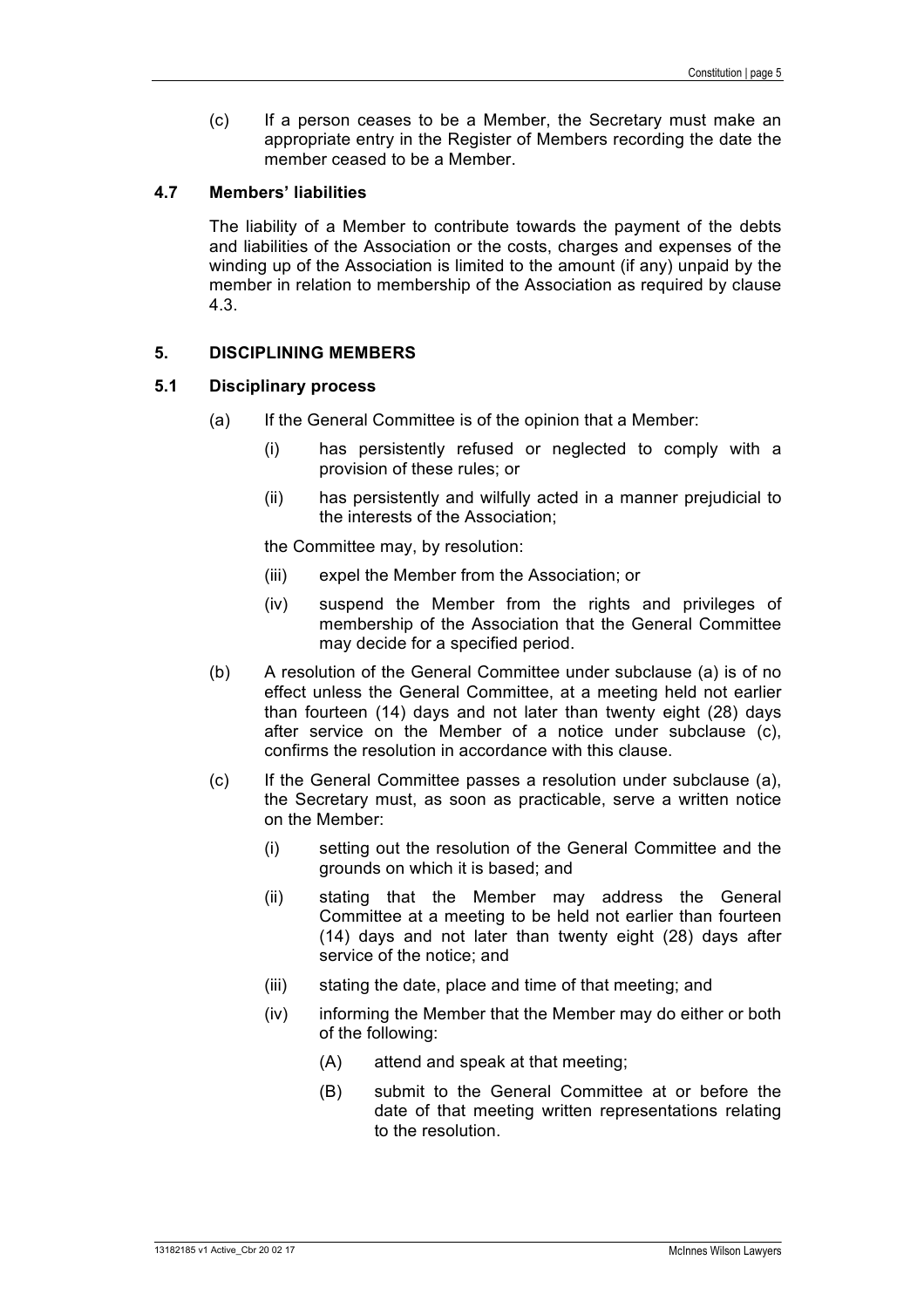- (d) Subject to the Associations Act, at a meeting of the General Committee mentioned in subclause (b), the General Committee must:
	- (i) give to the Member mentioned in subclause (a) an opportunity to make oral representations; and
	- (ii) give due consideration to any written representations submitted to the General Committee by that Member at or before the meeting; and
	- (iii) by resolution decide whether to confirm or to revoke the resolution of the General Committee made under subclause (a).
- (e) If the General Committee confirms a resolution under subclause (d), the Secretary must, within seven (7) days after that confirmation, by written notice inform the Member of that confirmation and of the member's right of appeal under clause 5.2.
- (f) A resolution confirmed by the General Committee under subclause (d) does not take effect:
	- (i) until the end of the period within which the Member is entitled to appeal against the resolution if the Member does not exercise the right of appeal within that period; or
	- (ii) if within that period the member exercises the right of appeal—unless and until the Association confirms the resolution in accordance with clause (d).

#### **5.2 Right of appeal of disciplined member**

- (a) A Member may appeal to the Association in general meeting against a resolution of the General Committee that is confirmed under clause 5.1(d) within seven (7) days after notice of the resolution is served on the Member, by lodging with the Secretary a notice to that effect.
- (b) On receipt of a notice under subclause (a), the Secretary must notify the General Committee which must call a general meeting of the Association to be held within twenty one (21) days after the date when the Secretary received the notice or as soon as possible after that date.
- (c) Subject to the Associations Act, at a general meeting of the Association called under subclause (b):
	- (i) no business other than the question of the appeal may be transacted; and
	- (ii) the General Committee and the Member must be given the opportunity to make representations in relation to the appeal orally or in writing, or both; and
	- (iii) the members present must vote by secret ballot on the question of whether the resolution made under clause 5.1(d) should be confirmed or revoked.
- (d) If the meeting passes a special resolution in favour of the confirmation of the resolution made under clause 5.1(d), that resolution is confirmed.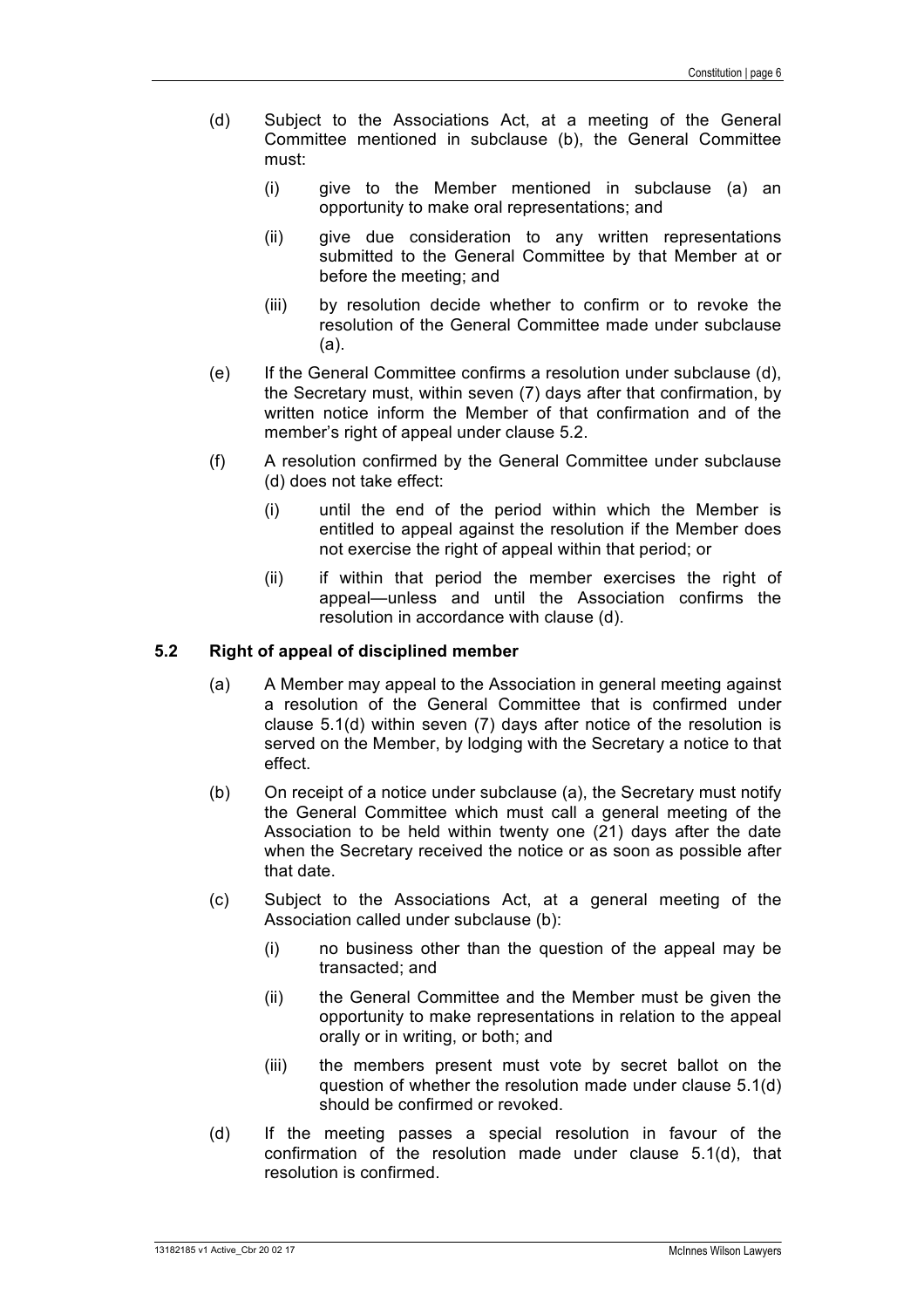#### **6. GENERAL COMMITTEE**

#### **6.1 Powers of General Committee**

The General Committee, subject to the Associations Act, the Regulations, these rules, and to any resolution passed by the Association in general meeting:

- (a) controls and manages the affairs of the Association; and
- (b) may exercise all functions that may be exercised by the Association other than those functions that are required by these rules or the Taxation Law to be exercised by the Management Committee or the Association in general meeting; and
- (c) has power to perform all acts and do all things that appear to the General Committee to be necessary or desirable for the proper management of the affairs of the Association.

#### **6.2 Constitution and membership of General Committee**

- (a) The General Committee consists of:
	- (i) the office-bearers of the Association; and
	- (ii) seven (7) ordinary committee members;

each of whom must be elected under clause 6.3.

- (b) The office-bearers of the Association are:
	- (i) the president; and
	- (ii) two (2) vice-presidents; and
	- (iii) two (2) treasurers; and
	- (iv) two (2) secretaries.
- (c) Each member of the General Committee holds office, subject to these rules, until the conclusion of the annual general meeting following the date of the member's election, but is eligible for reelection.
- (d) If there is a vacancy in the membership of the General Committee, the General Committee may appoint a Member of the Association to fill the vacancy and the Member so appointed holds office, subject to these rules, until the conclusion of the next annual general meeting after the date of the appointment.
- (e) It is intended that five (5) of the ordinary committee members will lead the subcommittees of the Association and two (2) of the ordinary committee members will act as bookkeepers.

#### **6.3 Election of General Committee members**

- (a) Nominations of candidates for election as office-bearers of the Association or as ordinary committee members:
	- (i) must be made in writing, signed by two (2) Members of the Association and accompanied by the written consent of the candidate (which may be endorsed on the nomination form); and
	- (ii) must be given to the Secretary of the Association not less than seven (7) days before the date fixed for the annual general meeting at which the election is to take place.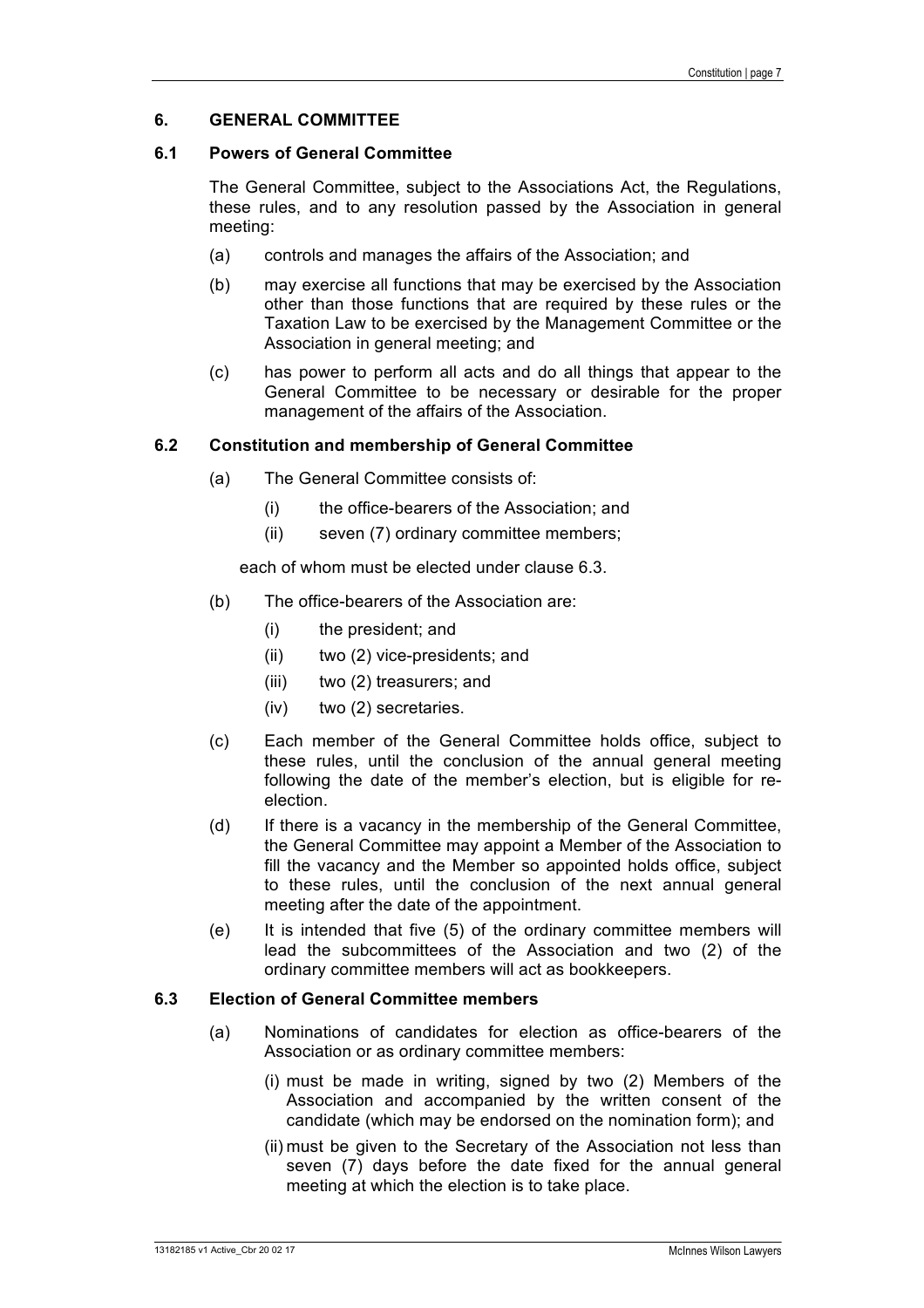- (b) If insufficient nominations are received to fill all vacancies on the General Committee, the candidates nominated are taken to be elected and further nominations may be received at the annual general meeting.
- (c) If insufficient further nominations are received, any vacant positions remaining on the General Committee are taken to be vacancies.
- (d) If the number of nominations received is equal to the number of vacancies to be filled, the people nominated are taken to be elected.
- (e) If the number of nominations received exceeds the number of vacancies to be filled, a ballot must be held.
- (f) The ballot for the election of office-bearers and ordinary committee members must be conducted at the annual general meeting in the way the General Committee may direct.
- (g) A person is not eligible to simultaneously hold more than one (1) position on the General Committee.

#### **6.4 Secretary**

- (a) The Secretary of the Association must, as soon as practicable after being appointed as Secretary, notify the Association of his or her address.
- (b) The Secretary must keep minutes of:
	- (i) all elections and appointments of office-bearers and ordinary committee members; and
	- (ii) the names of members of the General Committee present at a committee meeting or a general meeting; and
	- (iii) all proceedings at committee meetings and general meetings.
- (c) Minutes of proceedings at a meeting must be signed by the person presiding at the meeting or by the person presiding at the next succeeding meeting.

#### **6.5 Treasurer**

The treasurer of the Association must:

- (a) collect and receive all amounts owing to the Association and make all payments authorised by the Association;
- (b) keep correct accounts and books showing the financial affairs of the Association with full details of all receipts and expenditure connected with the activities of the Association;
- (c) present a report and an audited financial statement and balance sheet at the annual general meeting of the Association;
- (d) arrange audits at such other time or times during each financial year as the General Committee shall in its absolute discretion require;
- (e) provide Annual Information Statements to the ACNC before the due date; and
- (f) as required to clause 10.2(m), if the Association is listed on the Register of Cultural Organisations, provide to the Department responsible for administration of that register, the required statistical information on the gifts made to the public fund every six (6) months.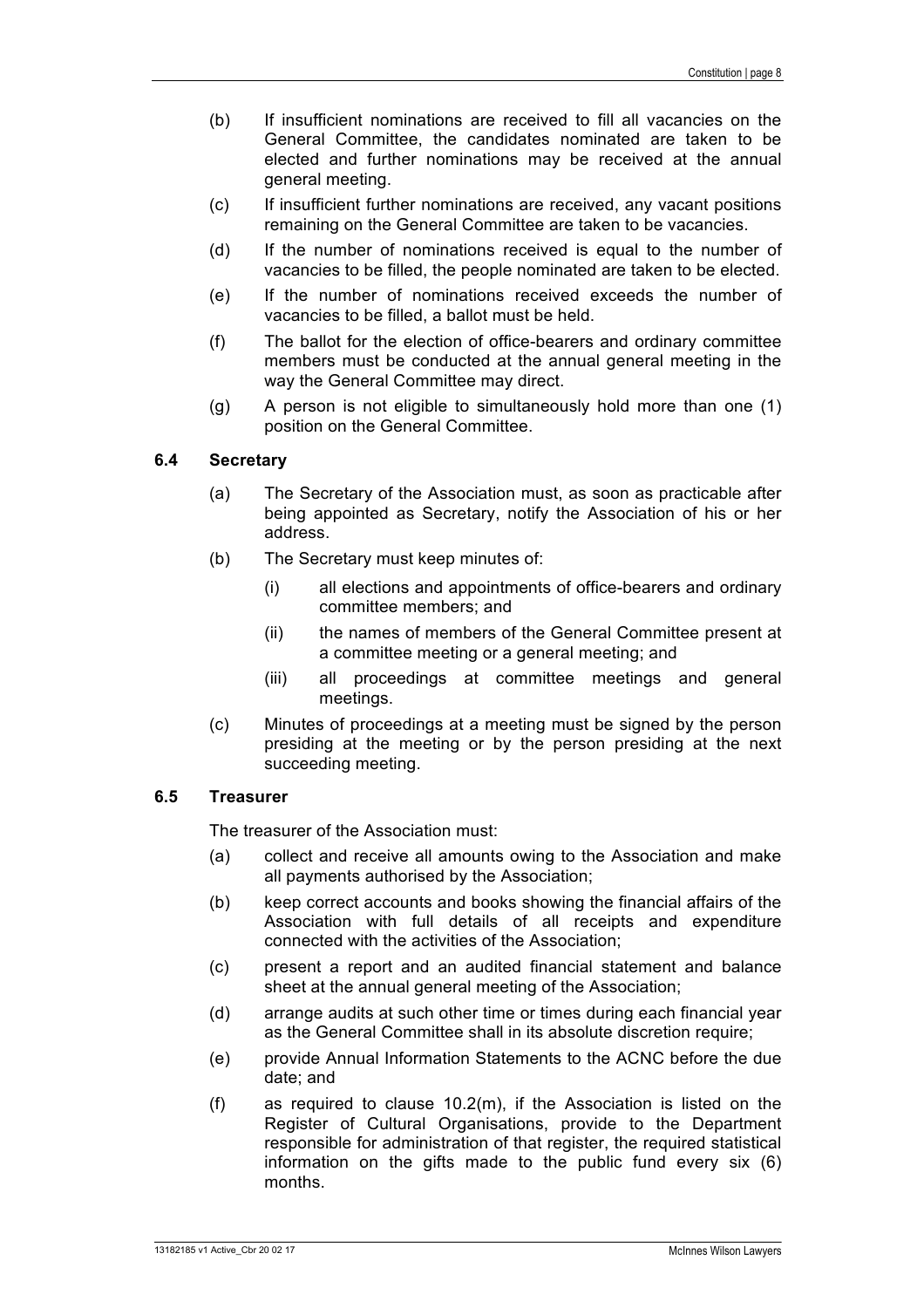#### **6.6 Vacancies on committee**

For these rules, a vacancy in the office of a member of the General Committee happens if the member:

- (a) dies; or
- (b) ceases to be a member of the Association; or
- (c) resigns the office; or
- (d) is removed from office; or
- (e) becomes bankrupt or personally insolvent; or
- (f) suffers from mental or physical incapacity; or
- (g) is disqualified from office under the Associations Act; or
- (h) is subject to a disqualification order under the Associations Act; or
- (i) is absent without the consent of the General Committee from all meetings of the General Committee held during a period of six (6) months.

#### **7. MANAGING COMMITTEE**

#### **7.1 Powers of Managing Committee**

The Managing Committee controls or administers the public fund referred to in clause 10.2 below.

#### **7.2 Constitution and membership of Managing Committee**

- (a) The Managing Committee must comprise a minimum of three (3) persons.
- (b) The majority of the Managing Committee must be Responsible Persons.
- (c) A person is eligible to simultaneously hold positions on the General Committee and the Managing Committee.
- (d) One member of the Managing Committee must act as the secretary for the purposes of clause 8.
- (e) Each member of the Managing Committee holds office, subject to these rules, until the conclusion of the annual general meeting following the date of the member's election, but is eligible for reelection.
- (f) If there is a vacancy in the membership of the Managing Committee, the General Committee may appoint a Member of the Association to fill the vacancy and the Member so appointed holds office, subject to these rules, until the conclusion of the next annual general meeting after the date of the appointment.

#### **7.3 Election of General Committee members**

- (a) Nominations of candidates for election as Managing Committee members:
	- (i) must be made in writing and signed by the candidate;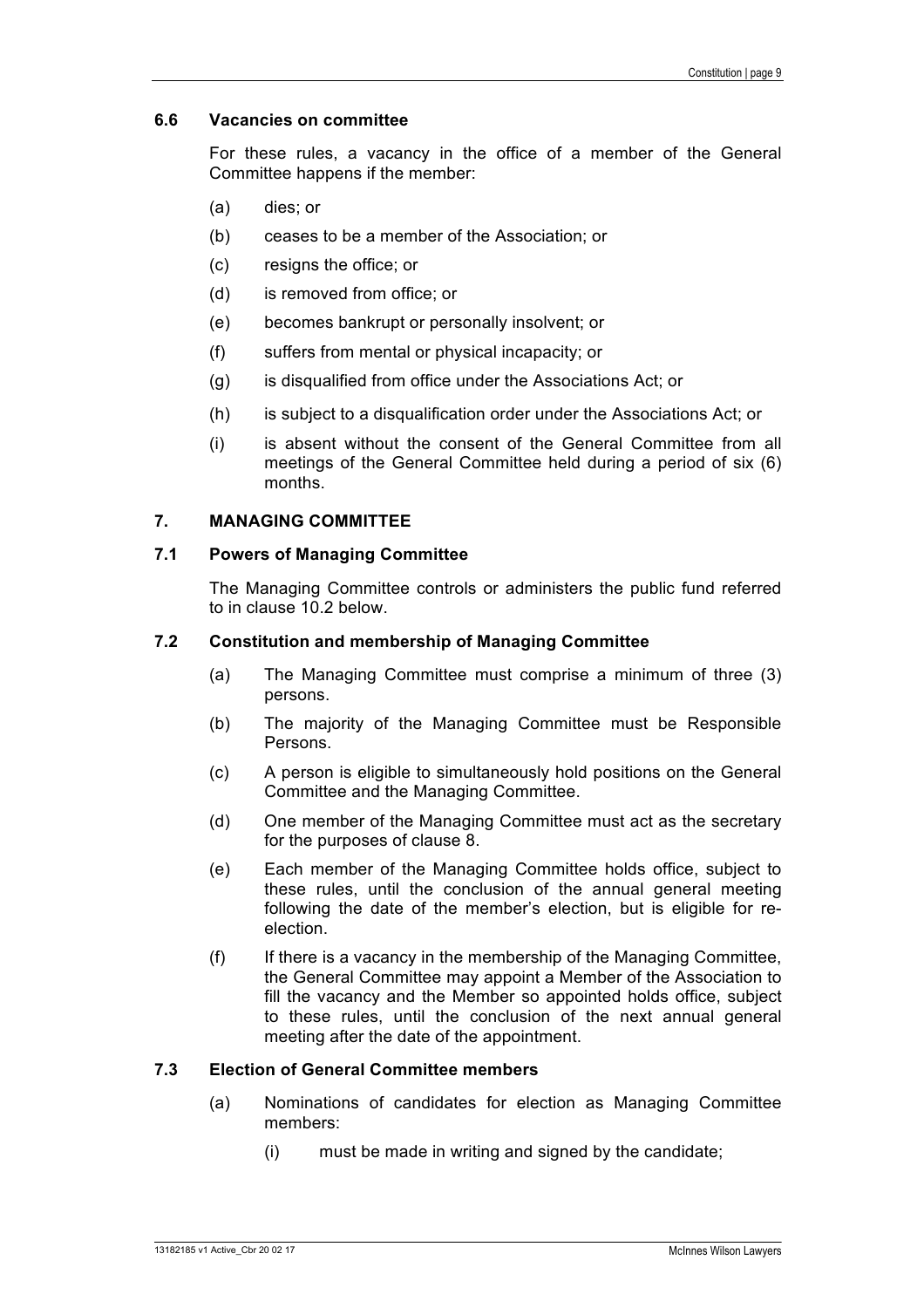- (ii) must state the candidate's qualification as a responsible person; and
- (iii) must be given to the Secretary of the Association not less than seven (7) days before the date fixed for the annual general meeting at which the election is to take place.
- (b) If insufficient nominations are received to fill all vacancies on the managing Committee, the candidates nominated are taken to be elected and further nominations may be received at the annual general meeting.
- (c) If the number of nominations received is equal to the number of vacancies to be filled, the people nominated are taken to be elected.
- (d) If the number of nominations received exceeds the number of vacancies to be filled, a ballot must be held.
- (e) The ballot must be conducted at the annual general meeting in the way the General Committee may direct.

#### **7.4 Vacancies on committee**

For these rules, a vacancy on the Managing Committee happens if the member:

- (a) dies; or
- (b) ceases to be a member of the Association; or
- (c) resigns the office; or
- (d) is removed from office; or
- (e) becomes bankrupt or personally insolvent; or
- (f) suffers from mental or physical incapacity; or
- (g) is disqualified from office under the Associations Act; or
- (h) is subject to a disqualification order under the Associations Act; or
- (i) absent without the consent of the Managing Committee from all meetings of the Managing Committee held during a period of six (6) months.

#### **8. GENERAL COMMITTEE AND MANAGING COMMITTEE MEETINGS**

#### **8.1 General Committee and Managing Committee meetings and quorum**

- (a) The committees must meet at least three (3) times in each calendar year at the place and time that the committees may decide.
- (b) Additional meetings of the committees may be called by any member of the committees.
- (c) Oral or written notice of a meeting of the committees must be given by the secretary to each member of the committees at least forty eight (48) hours (or any other period that may be unanimously agreed on by the members of the committees) before the time appointed for the holding of the meeting.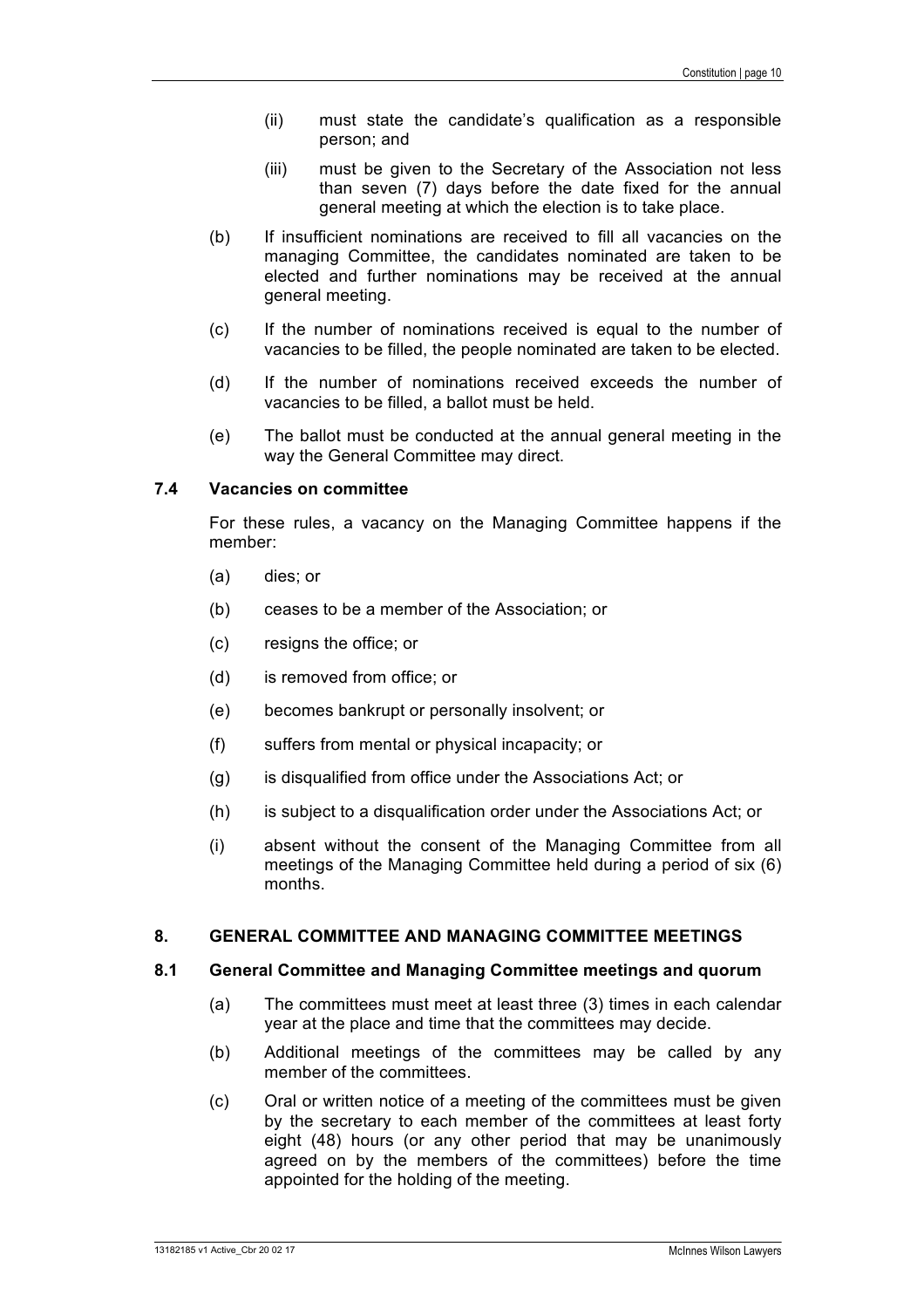- (d) Notice of a meeting given under subclause (c) must specify the general nature of the business to be transacted at the meeting and no business other than that business may be transacted at the meeting, except business that the committee members present at the meeting unanimously agree to treat as urgent business.
- (e) Any three (3) members of the committees constitute a quorum for the transaction of the business of a meeting of a committee.
- (f) No business may be transacted by the committees unless a quorum is present and, if within half an hour after the time appointed for the meeting a quorum is not present, the meeting stands adjourned to the same place and at the same hour of the same day in the following week.
- (g) If at the adjourned meeting a quorum is not present within half an hour after the time appointed for the meeting, the meeting is dissolved.
- (h) At meetings of the General Committee:
	- (i) the president or, in the absence of the president, a vicepresident presides; or
	- $(ii)$  if the president and both vice-presidents are absent, one  $(1)$ of the remaining members of the General Committee may be chosen by the members present to preside.

#### **8.2 Delegation by General Committee to subcommittee**

- (a) The General Committee may, in writing, delegate to one (1) or more subcommittees (consisting of the member or members of the Association that the General Committee considers appropriate) the exercise of the functions of the General Committee that are specified in the instrument, other than:
	- (i) this power of delegation; and
	- (ii) a function that is a function imposed on the General Committee by the Associations Act, by any other Territory law, or by resolution of the Association in general meeting.
- (b) A function, the exercise of which has been delegated to a subcommittee under this clause may, while the delegation remains unrevoked, be exercised from time to time by the subcommittee in accordance with the terms of the delegation.
- (c) A delegation under this clause may be made subject to any conditions or limitations about the exercise of any function, or about time or circumstances, that may be specified in the instrument of delegation.
- (d) Despite any delegation under this clause, the General Committee may continue to exercise any function delegated.
- (e) Any act or thing done or suffered by a subcommittee acting in the exercise of a delegation under this clause has the same force and effect as it would have if it had been done or suffered by the General Committee.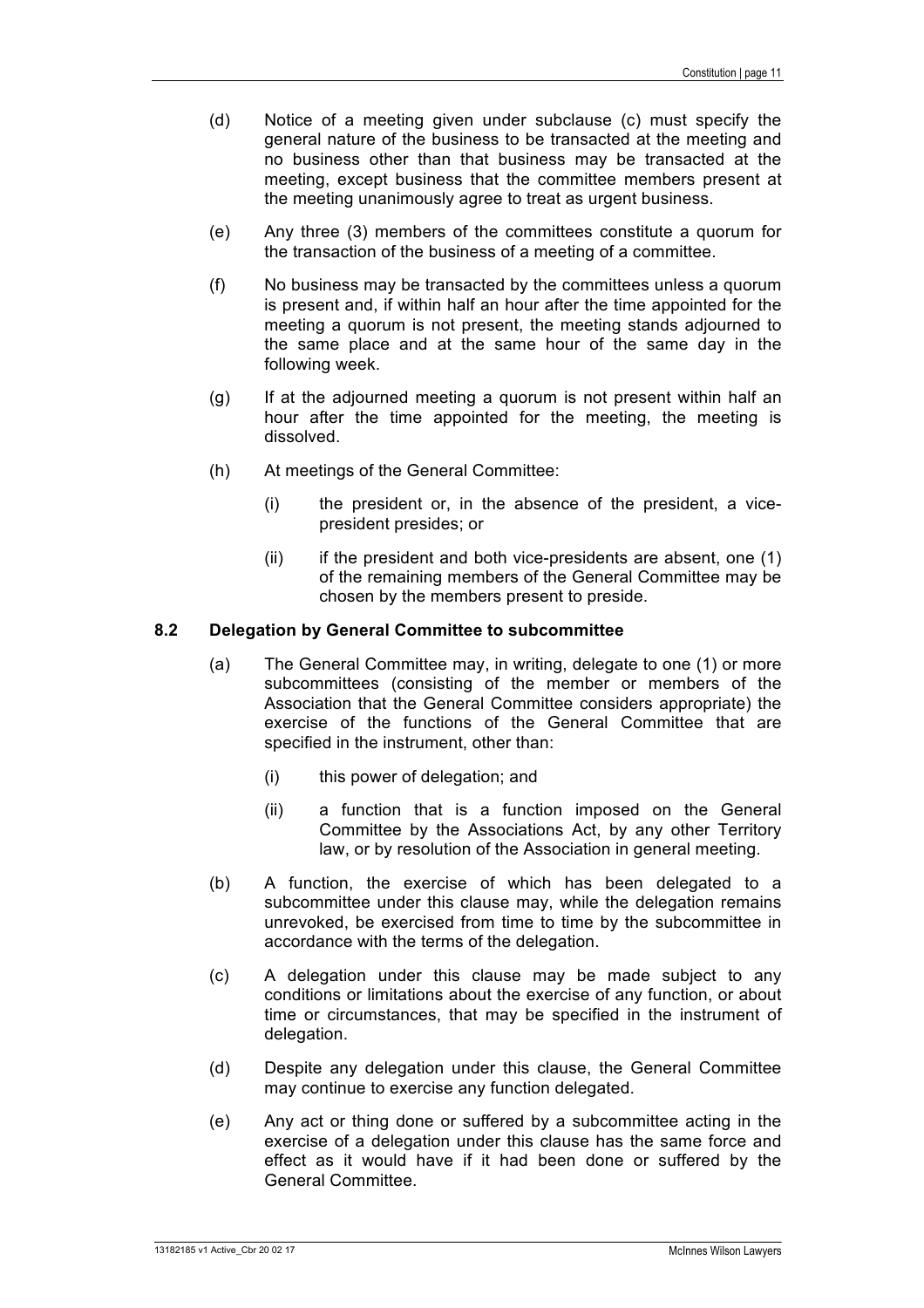- (f) The General Committee may, in writing, revoke wholly or in part any delegation under this clause.
- (g) A subcommittee may meet and adjourn as it considers appropriate.

#### **8.3 Voting and decisions of committees**

- (a) Questions arising at a meeting of the General Committee, Managing Committee or of any subcommittee appointed by the General Committee are decided by a majority of the votes of members of the committee present at the meeting.
- (b) Each member present at a meeting of the General Committee, Managing Committee or of any subcommittee appointed by the General Committee (including the person presiding at the meeting) is entitled to one (1) vote but, if the votes on any question are equal, the person presiding may exercise a second or casting vote.

#### **8.4 Validity of acts of committees**

Each resolution passed or act or thing performed or done by, or with the participation of, a person acting as a member of a committee in respect of who it is later discovered there was some defect in appointment to, or continuation in, office of that person or that the person was disqualified or not entitled to perform, vote on or do, the resolution, act or thing, is as valid and effective as if that member of committee had been validly appointed, had validly continued in office, had not been disqualified and was entitled so to perform, vote or do.

#### **9. GENERAL MEETINGS**

#### **9.1 Holding annual general meeting**

- (a) The Association must, at least once in each calendar year and within five (5) months after the end of each financial year of the Association, call an annual general meeting of its Members.
- (b) Subclause (a) has effect subject to the powers of the registrargeneral under the Associations Act in relation to extensions of time.

#### **9.2 Calling business at annual general meeting**

- (a) The annual general meeting of the Association must, subject to the Associations Act, be called on the date and at the place and time that the General Committee considers appropriate.
- (b) In addition to any other business that may be transacted at an annual general meeting, the business of an annual general meeting is:
	- (i) to confirm the minutes of the last annual general meeting and of any general meeting held since that meeting; and
	- (ii) to receive from the committees reports on the activities of the Association during the last financial year; and
	- (iii) to elect members of the General Committee, including officebearers; and
	- (iv) to elect members of the Managing Committee; and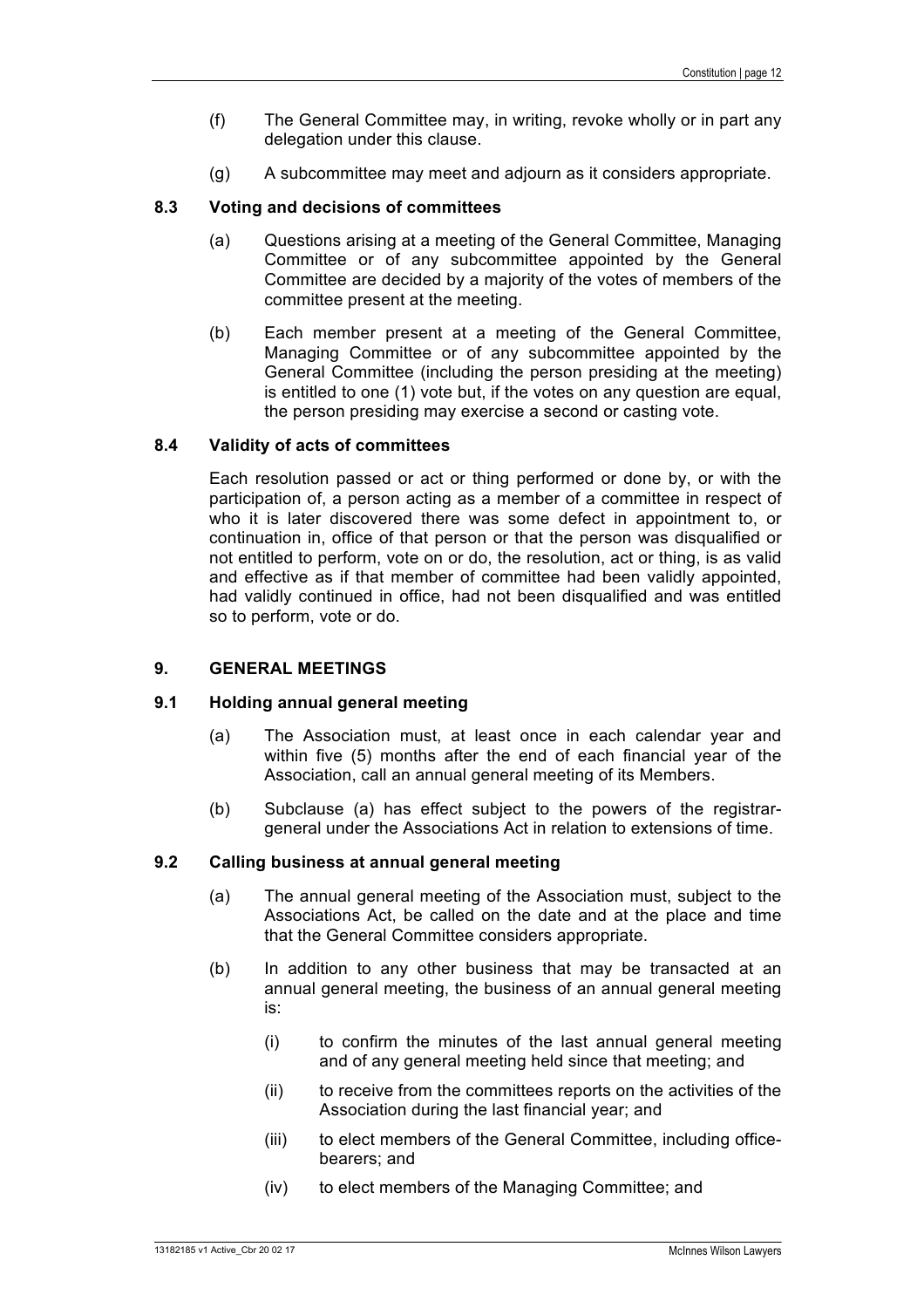- (v) to receive and consider the statement of accounts and the reports that are required to be submitted to members under the Associations Act.
- (c) An annual general meeting must be specified as such in the notice calling it in accordance with clause 9.4
- (d) An annual general meeting must be conducted in accordance with the provisions of this part.

#### **9.3 Calling of general meetings**

- (a) The General Committee may, whenever it considers appropriate, call a general meeting of the Association.
- (b) The General Committee must, on the requisition in writing of not less than five percent (5%) of the total number of members, call a general meeting of the Association.
- (c) A requisition of members for a general meeting:
	- (i) must state the purpose or purposes of the meeting; and
	- (ii) must be signed by the members making the requisition; and
	- (iii) must be lodged with the Secretary; and
	- (iv) may consist of several documents in a similar form, each signed by one (1) or more of the members making the requisition.
- (d) If the General Committee fails to call a general meeting within one (1) month after the date when a requisition of members for the meeting is lodged with the secretary, any one (1) or more of the Members who made the requisition may call a general meeting to be held not later than three (3) months after that date.
- (e) A general meeting called by a Member or Members mentioned in subclause (d) must be called as nearly as is practicable in the same way as general meetings are called by the General Committee and any Member who thereby incurs expense is entitled to be reimbursed by the Association for any reasonable expense so incurred.

#### **9.4 Notice**

- (a) Except if the nature of the business proposed to be dealt with at a general meeting requires a special resolution of the Association, the Secretary must, at least fourteen (14) days before the date fixed for the holding of the general meeting, send by prepaid post to each member at the Member's address appearing in the Register of Members, a notice specifying the place, date and time of the meeting and the nature of the business proposed to be transacted at the meeting.
- (b) If the nature of the business proposed to be dealt with at a general meeting requires a special resolution of the Association, the Secretary must, at least twenty one (21) days before the date fixed for the holding of the general meeting, send notice to each Member in the way provided in subclause (a) specifying, in addition to the matter required under that subclause, the intention to propose the resolution as a special resolution.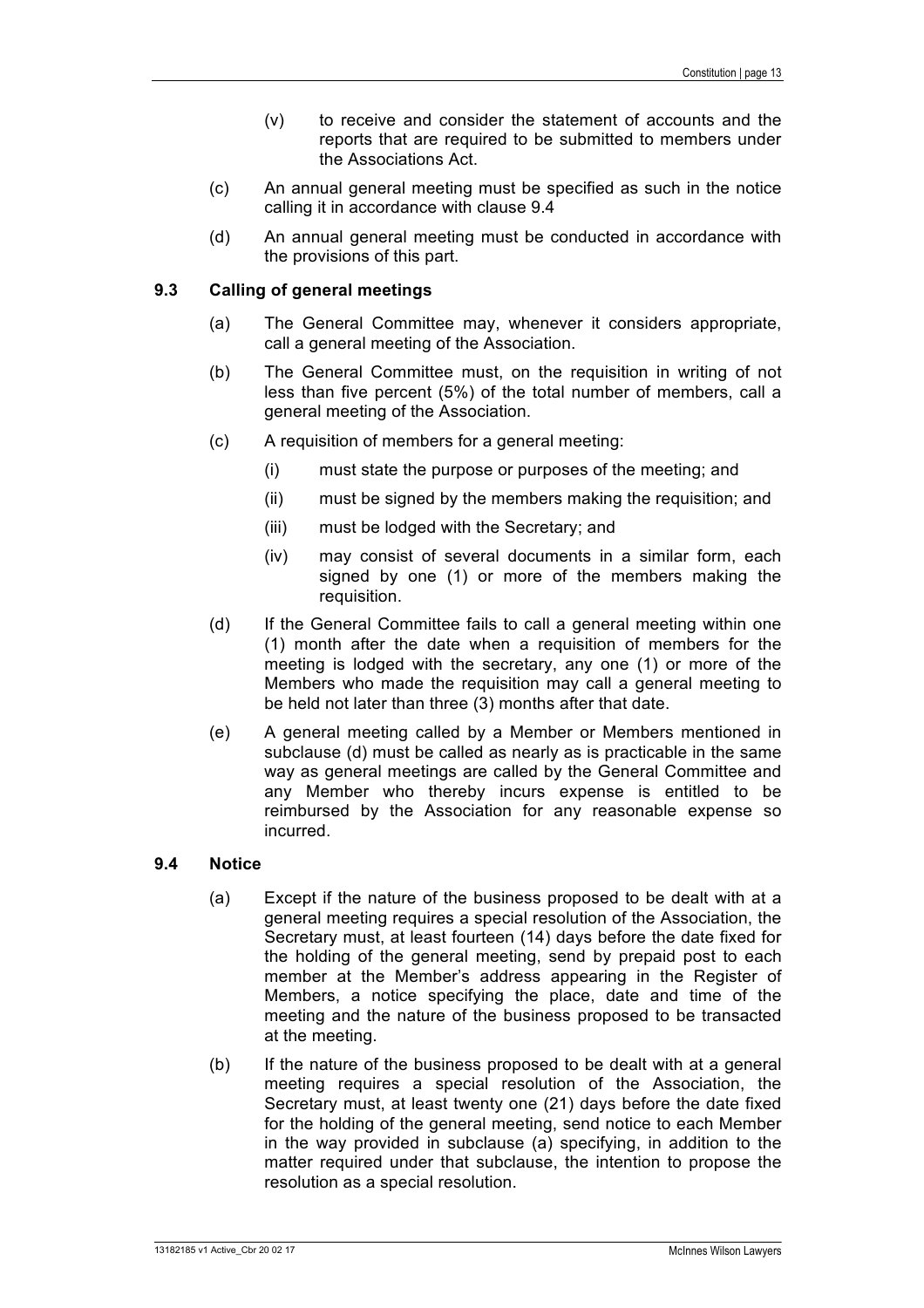- (c) No business other than that specified in the notice calling a general meeting may be transacted at the meeting except, for an annual general meeting.
- (d) A Member desiring to bring any business before a general meeting may give written notice of that business to the Secretary who must include that business in the next notice calling a general meeting given after receipt of the notice from the Member.

#### **9.5 Procedure and quorum of general meetings**

- (a) No item of business may be transacted at a general meeting unless a quorum of members entitled under these rules to vote is present during the time the meeting is considering that item.
- (b) Five (5) Members present in person (who are entitled under these rules to vote at a general meeting) constitute a quorum for the transaction of the business of a general meeting.
- (c) If within thirty (30) minutes after the appointed time for the start of a general meeting a quorum is not present, the meeting if called on the requisition of Members is dissolved and in any other case stands adjourned to the same day in the following week at the same time and (unless another place is specified at the time of adjournment by the person presiding at the meeting or communicated by written notice to members given before the day to which the meeting is adjourned) at the same place.
- (d) If at the adjourned meeting a quorum is not present within (30) minutes after the time appointed for the start of the meeting, the members present (being not less than three (3)) constitute a quorum.

#### **9.6 Presiding member**

- (a) The president, or in the absence of the president, a vice-president, presides at each general meeting of the Association.
- (b) If the president and the vice-presidents are absent from a general meeting, the members present must elect one (1) of their number to preside at the meeting.

#### **9.7 Adjournment**

- (a) The person presiding at a general meeting at which a quorum is present may, with the consent of the majority of members present at the meeting, adjourn the meeting from time to time and place to place, but no business may be transacted at an adjourned meeting other than the business left unfinished at the meeting at which the adjournment took place.
- (b) If a general meeting is adjourned for fourteen (14) days or more, the secretary must give written or oral notice of the adjourned meeting to each Member of the Association stating the place, date and time of the meeting and the nature of the business to be transacted at the meeting.
- (c) Except as provided in subclauses (a) and (b), notice of an adjournment of a general meeting or of the business to be transacted at an adjourned meeting is not required to be given.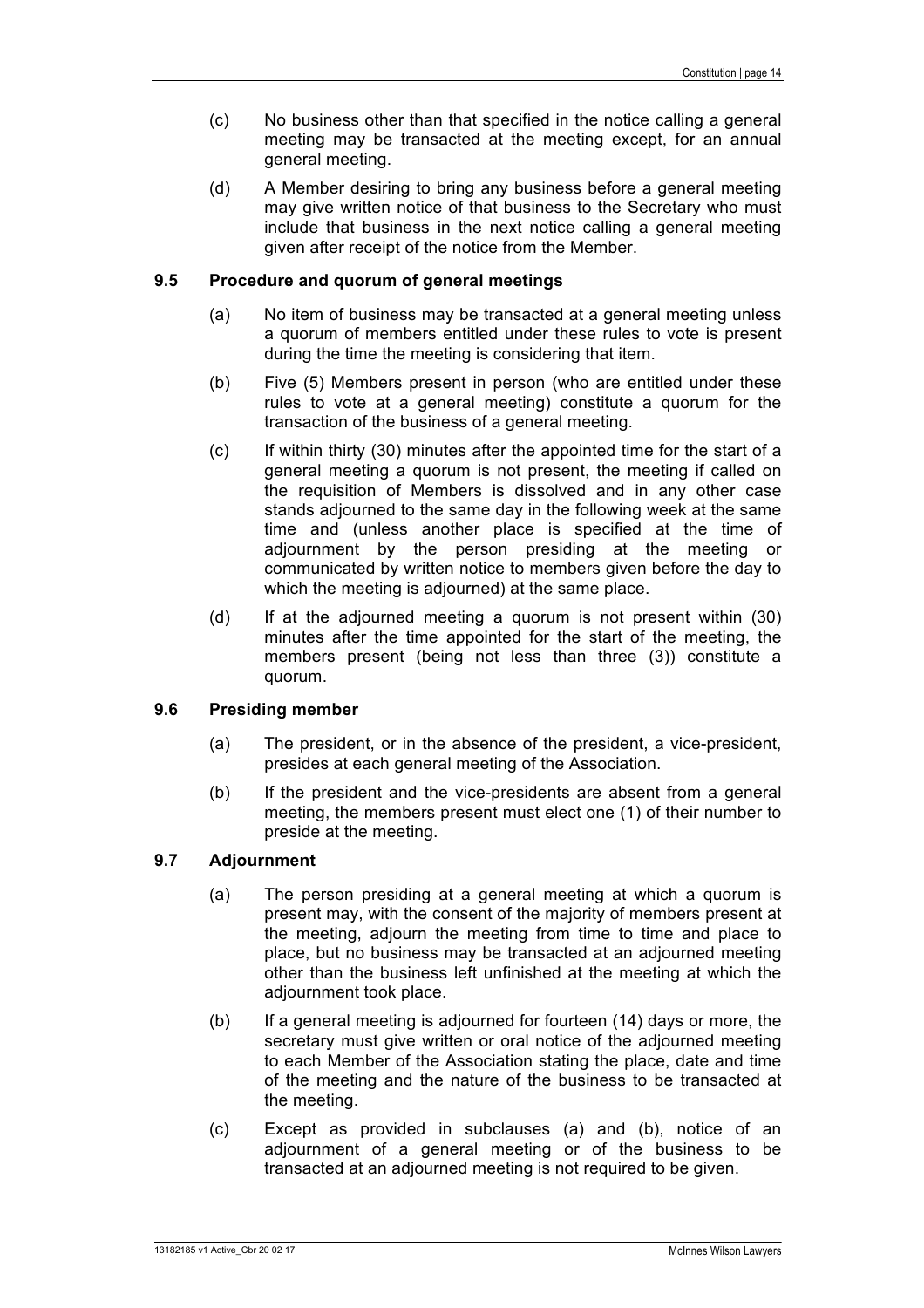#### **9.8 Making decisions**

- (a) A question arising at a general meeting of the Association is to be decided on a show of hands and, unless before or on the declaration of the show of hands a poll is demanded, a declaration by the person presiding that a resolution has, on a show of hands, been carried or carried unanimously or carried by a particular majority or lost, or an entry to that effect in the minute book of the Association, is evidence of the fact without proof of the number or proportion of the votes recorded in favour of or against that resolution.
- (b) At a general meeting of the Association, a poll may be demanded by the person presiding or by not less than three (3) Members present in person or by proxy at the meeting.
- (c) If the poll is demanded at a general meeting, the poll must be taken:
	- (i) immediately if the poll relates to the election of the person to preside at the meeting or to the question of an adjournment; or
	- $(ii)$  in any other case, in the way and at the time before the close of the meeting that the person presiding directs, and the resolution of the poll on the matter is taken to be the resolution of the meeting on that matter.

#### **9.9 Voting**

- (a) Subject to subclause (c), on any question arising at a general meeting of the Association a Member has one (1) vote only.
- (b) All votes must be given personally or by proxy but no member may hold more than five (5) proxies.
- (c) If the votes on a question at a general meeting are equal, the person presiding is entitled to exercise a second or casting vote.
- (d) A member or proxy is not entitled to vote at any general meeting of the association unless all money due and payable by the member or proxy to the association has been paid, other than the amount of the annual subscription payable for the then current year.

#### **9.10 Appointment of proxies**

- (a) Each Member is entitled to appoint another Member as proxy by notice given to the Secretary no later than twenty four (24) hours before the time of the meeting for which the proxy is appointed.
- (b) The notice appointing the proxy must be in the form set out in appendix 2.

#### **10. FUNDS**

#### **10.1 Source of funds**

(a) The funds of the Association must be derived from entrance fees and annual subscriptions of Members, donations and, subject to any resolution passed by the Association in general meeting and subject to the Associations Act, any other sources that the Committee decides.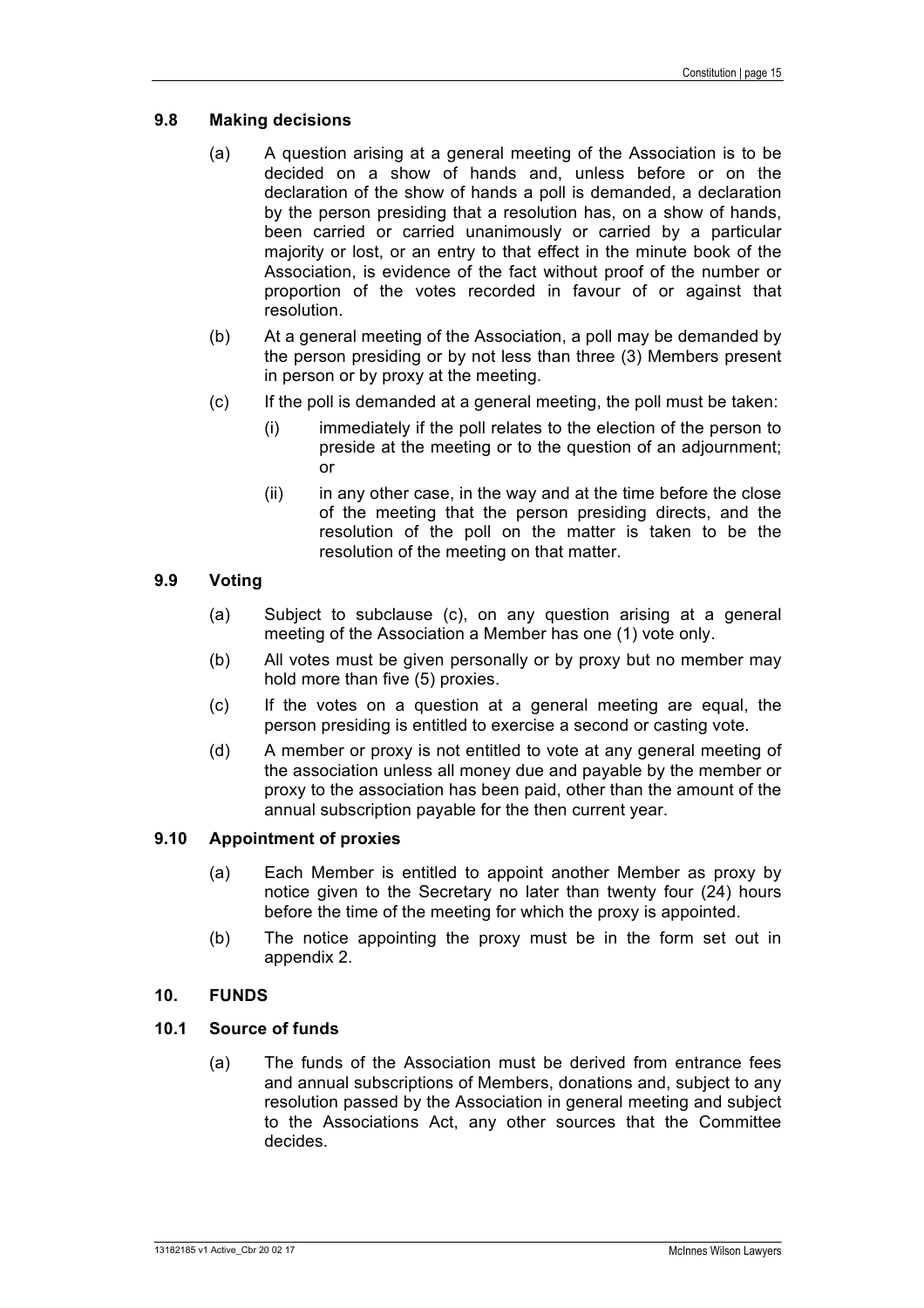- (b) All money received by the Association must be deposited as soon as practicable and without deduction to the credit of the Association's appropriate bank account.
- (c) The Association must, as soon as practicable after receiving any money, issue an appropriate receipt.

#### **10.2 Public fund**

- (a) The Association must maintain a public fund to receive gifts and donations.
- (b) The public fund must be in the name of the Association and must be described as a 'public fund'.
- (c) All gifts and deductible contributions and interest accruing thereon must be credited to, and kept in, the public fund.
- (d) The public fund must not receive any other money or property.
- (e) Gifts and deductible contributions to the public fund must be kept separate from any other funds of the Association.
- (f) The public fund must be controlled or administered by the Managing Committee.
- (g) The public funds must be used for the principal purpose of the Association in the way that the Managing Committee decides.
- (h) Cheques, drafts, bills of exchange, promissory notes and other negotiable instruments must be signed by any two (2) members of the Managing Committee.
- (i) The Association, as soon as practicable after receiving any donation or gift, must issue a receipt reflecting the name of the public fund, that the receipt is for a gift made to the public fund, the Australian Business Number for the Association, the fact that the receipt is for a gift and any other matters required to be included on the receipt pursuant to the requirements of the Taxation Law.
- (j) Subject to clause 10.4(c), no monies/assets in the public fund will be distributed to Members or office bearers of the Association, except as reimbursement of out-of-pocket expenses incurred on behalf of the fund or proper remuneration for administrative services.
- (k) Investment of monies in this fund will be made in accordance with any applicable guidelines for public funds as specified by the Australian Taxation Office.
- (l) The Association must comply with any rules that the Treasurer or the Minister for Arts may make from time to time to ensure that gifts made to the public fund will only be used for the Association's principal purpose.
- (m) If the Association is listed on the Ministry for the Arts register of Cultural Organisations, the Association must provide statistical information on donations to the public fund to the Ministry for the Arts at six (6) monthly intervals or as otherwise required by the Taxation Office, the Ministry for the Arts or the ACNC.
- (n) If the public fund has DGR status, the Association will notify the the ATO and the Department responsible for the administration of the Register of Cultural Organisations of any proposed amendments or alterations to provisions of this Constitution which affect the public fund to enable the Department and the ATO to assess the effect of any such amendments on the DGR status of the public fund.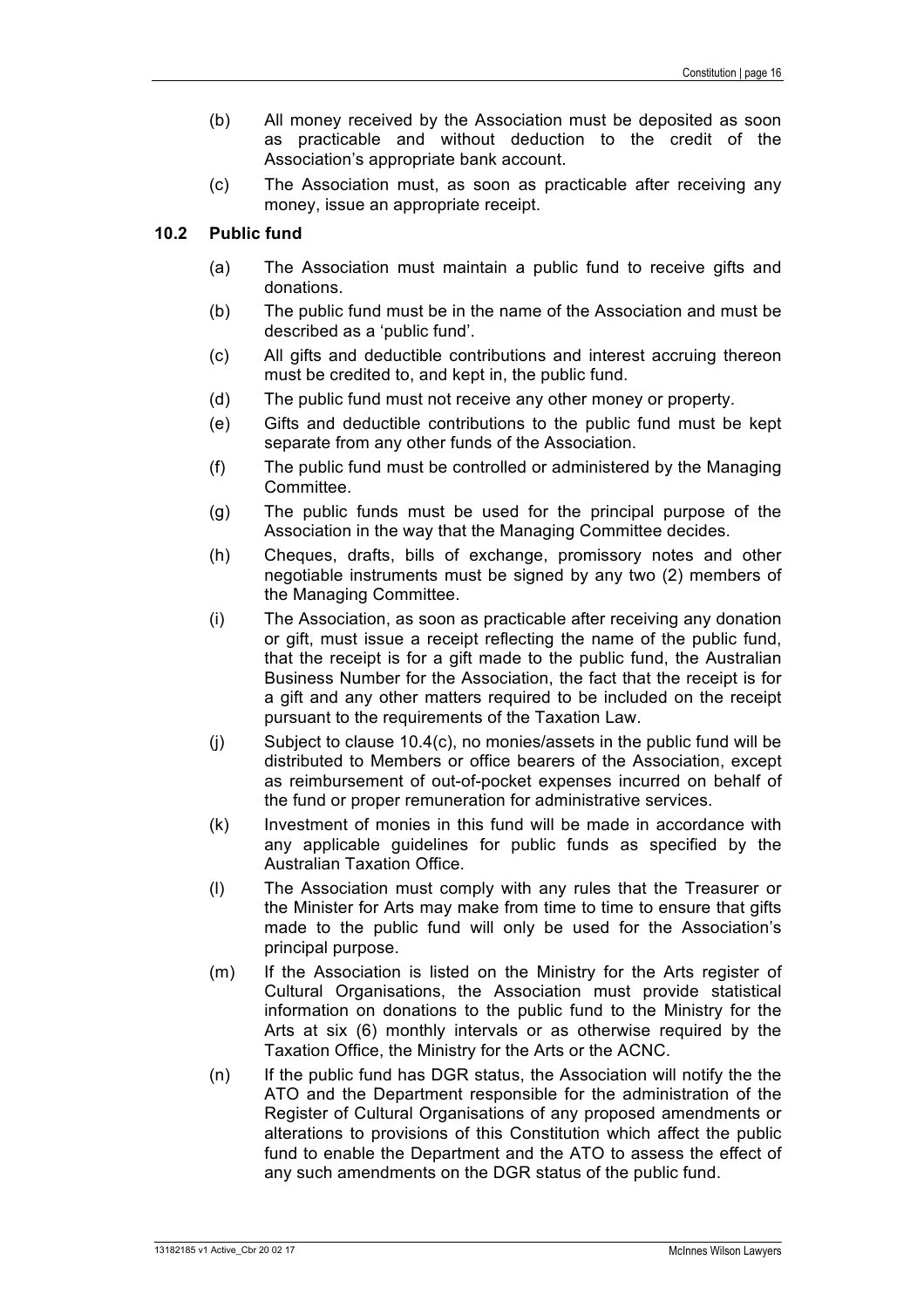#### **10.3 Revocation of DGR status**

If upon the winding up or dissolution of the Association, or if the DGR status of the Association is revoked, there remains any funds whatsoever in the public fund, after satisfaction of any debts and liabilities, the surplus funds must be given or transferred to some other DGR having a similar charitable purpose to the purpose of the Association that will benefit the Cambodian Community in the ACT and which has rules prohibiting the distribution of its assets and income to its members.

#### **10.4 Management of funds**

- (a) Subject clause 10.2 the funds of the Association must be used for the objects and purposes of the Association in the way that the General Committee decides.
- (b) Subject to clause 10.2, cheques, drafts, bills of exchange, promissory notes and other negotiable instruments must be signed by any two (2) members of the General Committee or employees of the Association, being members of the General Committee or employees authorised to do so by the General Committee.
- (c) The assets and income of the Association shall be applied solely in furtherance of its above-mentioned objects and no portion shall be distributed directly or indirectly to the Members of the Association except as bona fide reimbursement for out-of-pocket expenses incurred on behalf of the Association.

#### **10.5 Investment strategy for public fund**

- (a) If the ATO has not published any applicable guidelines for the investment of monies from public funds the following provision shall apply.
- (b) The Managing Committee must formulate and give effect to an investment strategy, for the purpose of satisfying and fulfilling the objects and purposes of the Association as defined in clause 3. Subject to these needs, the investment strategy must have regard to:
	- (i) the risk involved in making, holding and realising, and the likely return from, the Association's investments having regard to its objectives and its expected cash flow requirements:
	- (ii) the composition of the Association's investments as a whole including the extent to which the investments are diverse or involve the Association in being exposed to risks from inadequate diversification;
	- (iii) the effect of the proposed investment in relation to the tax liability of the Association;
	- (iv) the liquidity of the Association's investments having regard to its expected cash flow requirements; and
	- (v) the ability of the Association to discharge its existing and prospective liabilities.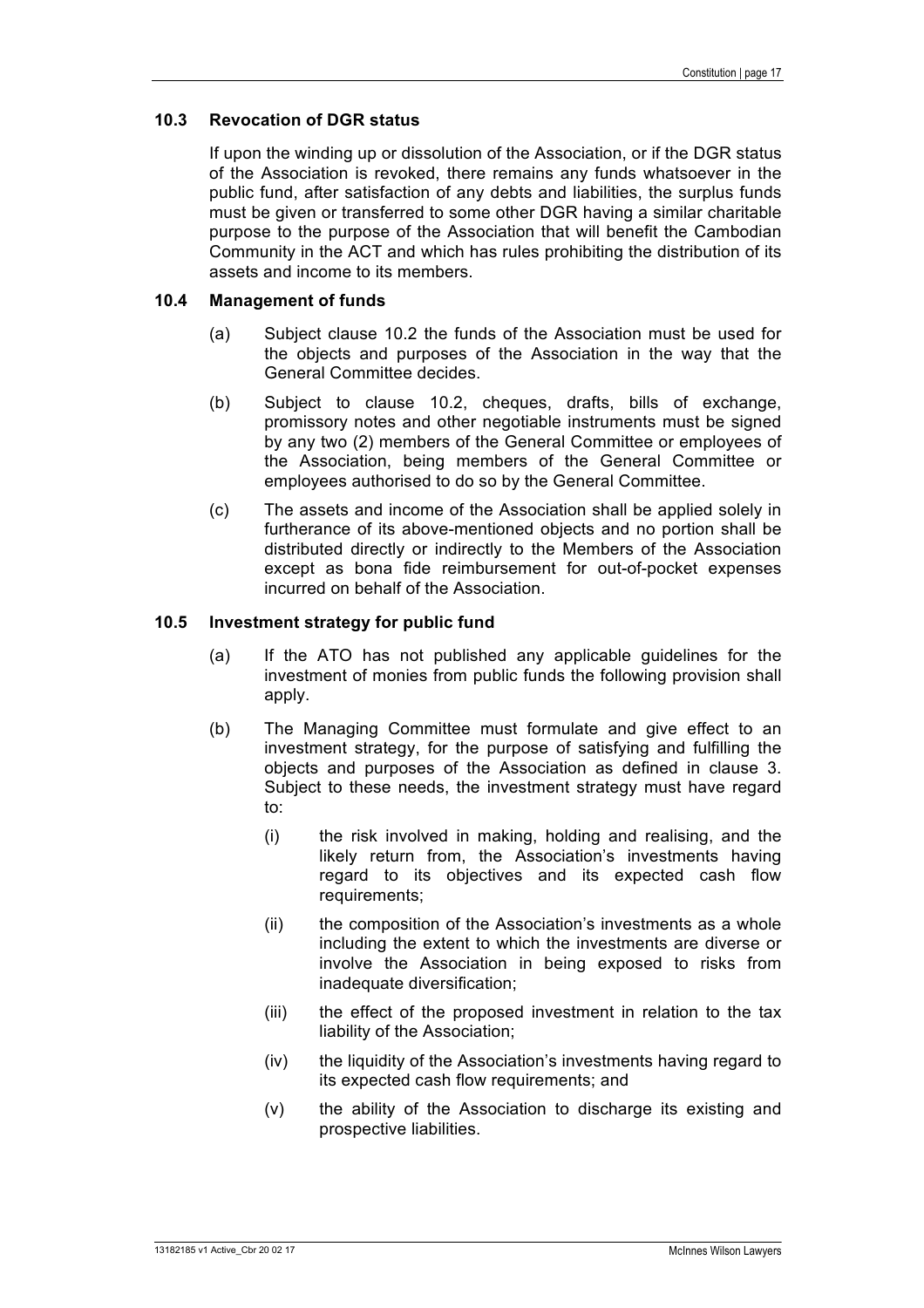#### **11. AUDITS**

- (a) Subject to the Associations Act, the General Committee must appoint an auditor who:
	- (i) is not an officer of the Association; and
	- (ii) has not prepared or assisted with the preparation of the Association's accounts.
- (b) The General Committee must take reasonable steps to ensure that the audit of the Association's accounts is completed at least fourteen (14) days before the audited statement of the accounts is required to be presented at the annual general meeting of the Association.
- (c) The auditor is to hold the position as auditor until the appointment is revoked by the General Committee or the auditor resigns or is disqualified from acting.

#### **12. CUSTODY OF BOOKS**

Subject to the Associations Act, the regulation and these rules, the Secretary must keep in his or her custody or under his or her control all records, books, and other documents relating to the Association.

#### **13. INSPECTION OF BOOKS**

The records, books and other documents of the Association must be open to inspection at a place in the ACT, free of charge, by a Member of the Association at any reasonable hour.

#### **14. THE ABBOT**

#### **14.1 Appointment and tenure of the Abbot**

- (a) The resident monastic community (Sangha) shall select a candidate Abbot by unanimous agreement in keeping with the Sangha tradition.
- (b) Following candidate Abbot acceptance made by Special Resolution, the General Committee shall invite the candidate Abbot to accept the position of Abbot.
- (c) If the candidate Abbot accepts the position, the Abbot shall retain the position until the resident Sangha advise the General Committee that the Sangha has withdrawn recognition of that Abbot pursuant to clause 14.1(d) or the Abbot resigns from his or her position.
- (d) The Sangha may withdraw their recognition of the Abbot by unanimous agreement in keeping with the Sangha tradition.

#### **14.2 Powers of the Abbot**

The Abbot shall:

(a) consult with the Sangha and represent the views of the Sangha;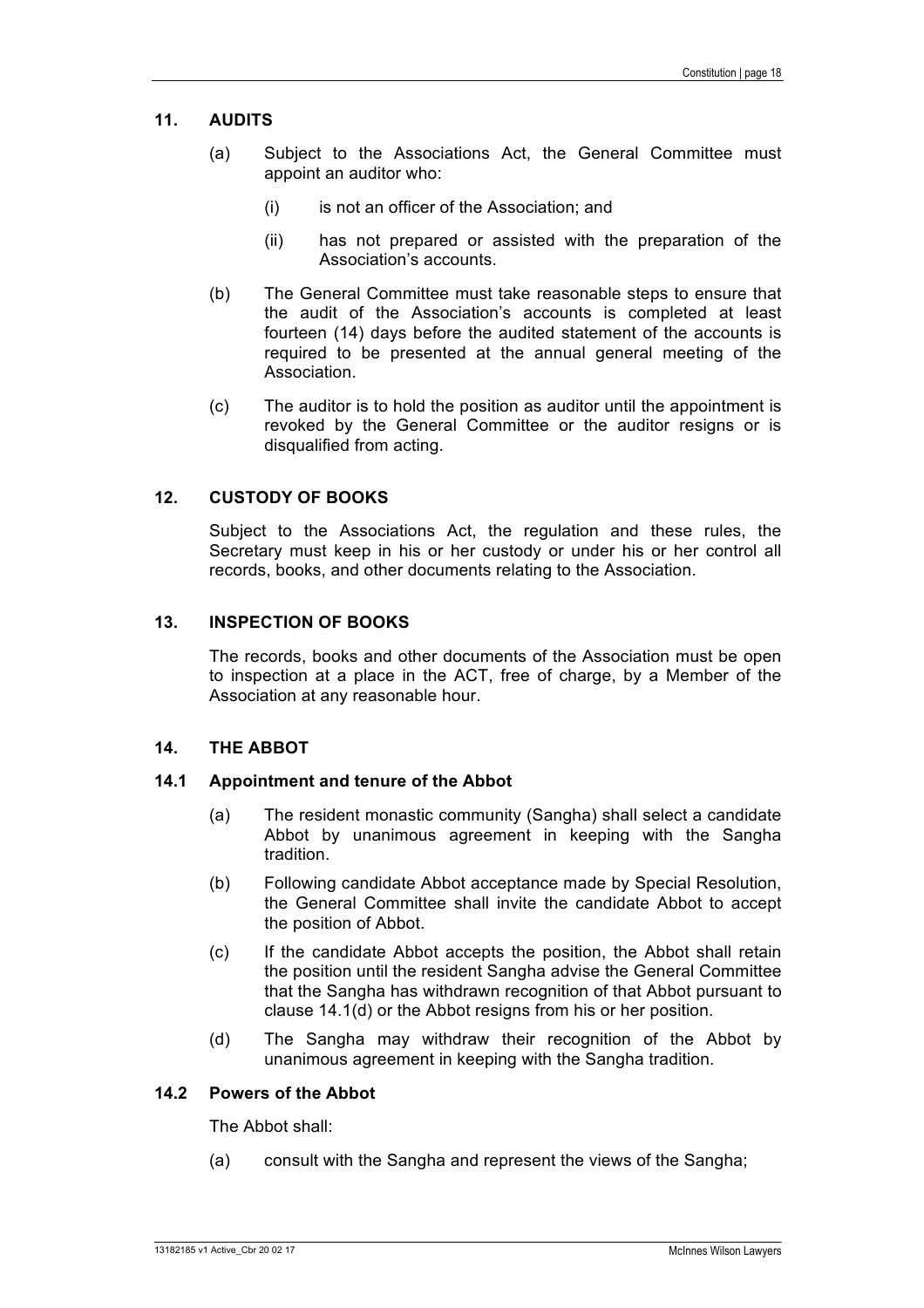- (b) liaise with the Sangha of other Buddhist Temples;
- (c) promote the interests of the Sangha and the Buddhist Community as a whole;
- (d) provide guidance and recommendations to the General Committee concerning the goals, objectives and needs of the Temple and the Sangha:
- (e) provide guidance and recommendations to the General Committee concerning issues that are proving difficult to resolve;
- (f) oversee the conduct and delivery of Temple services including presiding over ceremonies, counseling and meditation; and
- (g) provide spiritual leadership to the Sangha under the Abbot's care.

#### **15. SERVICE OF NOTICE**

For these rules, the Association may serve a notice on a Member by sending it by post to the Member at the Member's address shown in the Register of Members.

#### **16. WINDING UP**

- (a) Subject to clause 10.3, if on the winding up or dissolution of the Association, after satisfaction of all debts and liabilities, no property whatsoever shall be paid to, or distributed among, the Members. The surplus property must be given or transferred to another organisation which has similar objects as the Temple and which has rules prohibiting the distribution of its assets and income to its members.
- (b) Provided that it satisfied clause 16(a), if the Association is dissolved or wound up the surplus funds of the Association shall vest in the Cambodian Association of Canberra (Incorporated) or an alternative organisation nominated by special resolution of the General Committee which also fulfils the requirements of clause 16(a) and the Associations Act (the Alternative Organisation).
- (c) If the Alternative Organisation has amalgamated with another body then the surplus funds shall vest in the body with which the Alternative Organisation has amalgamated provided that it satisfied clause 16(a) and the Associations Act.
- (d) If the Alternative Organisation has dissolved or has been wound up, the surplus funds shall vest in an organisation which will benefit the Cambodian Community in the ACT and has substantially the same objects of the Association and otherwise satisfies the requirements of the Associations Act and clause 16(a).

#### **17. ALTERATION OF OBJECTS AND RULES**

- (a) The Association may, by special resolution, alter its objects, rules or Constitution.
- (b) Subject to clause 10.2(n), the Association must notify the ATO of all amendments to the Constitution.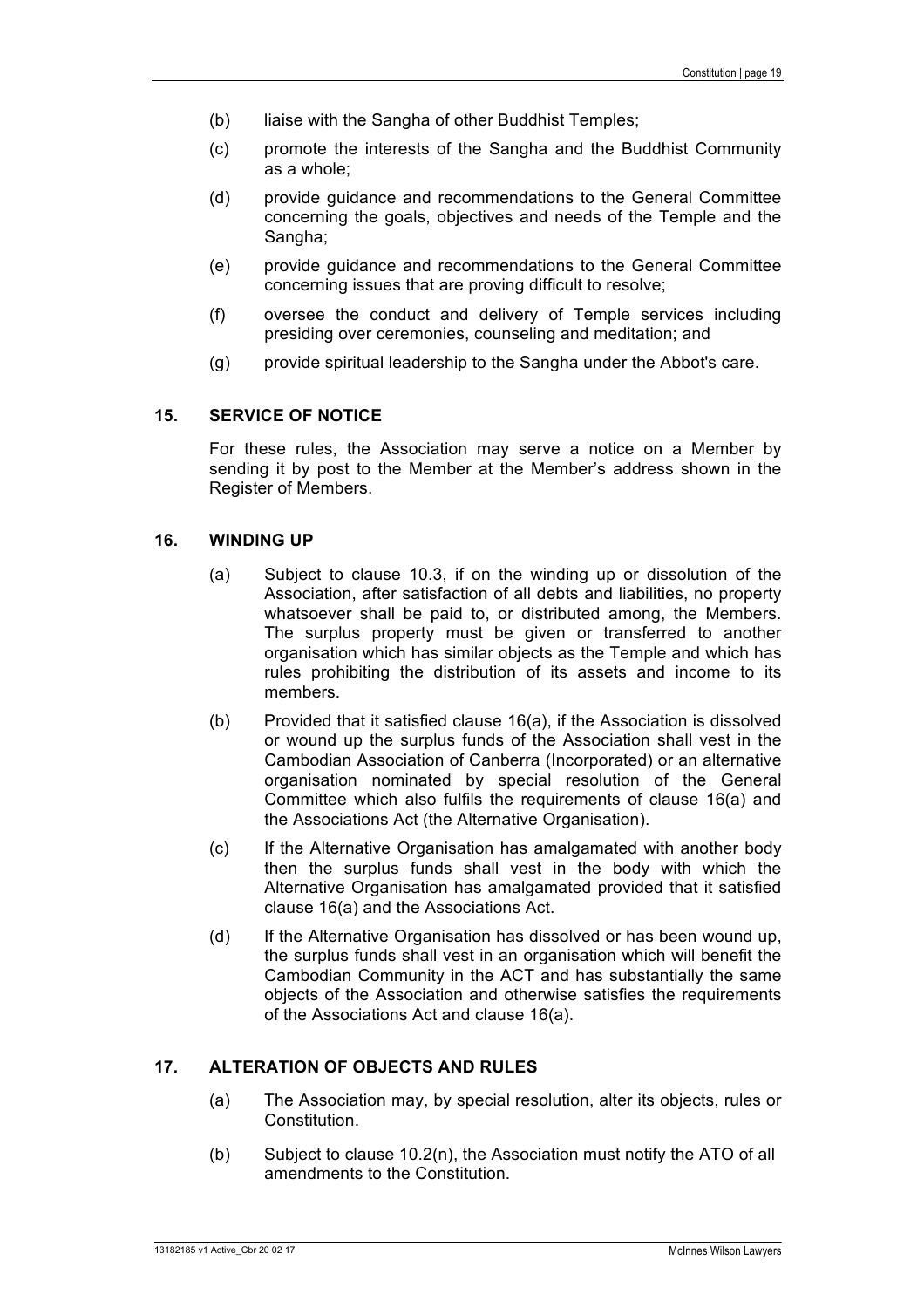#### **18. GENERAL AUTHORISATION**

Where the Associations Act authorises or permits the Association to do any thing if so authorised by its constitution, the Association is authorised by this clause to do that thing.

#### **19. COMMON SEAL**

- (a) The common seal of the Association shall be kept in the custody of the Secretary.
- (b) The common seal shall not be affixed to any instrument except by the authority of the General Committee and the affixing of the common seal shall be attested by the signatures of either of two (2) members of the General Committee or of one member of the General Committee and of the Public Officer of the Association.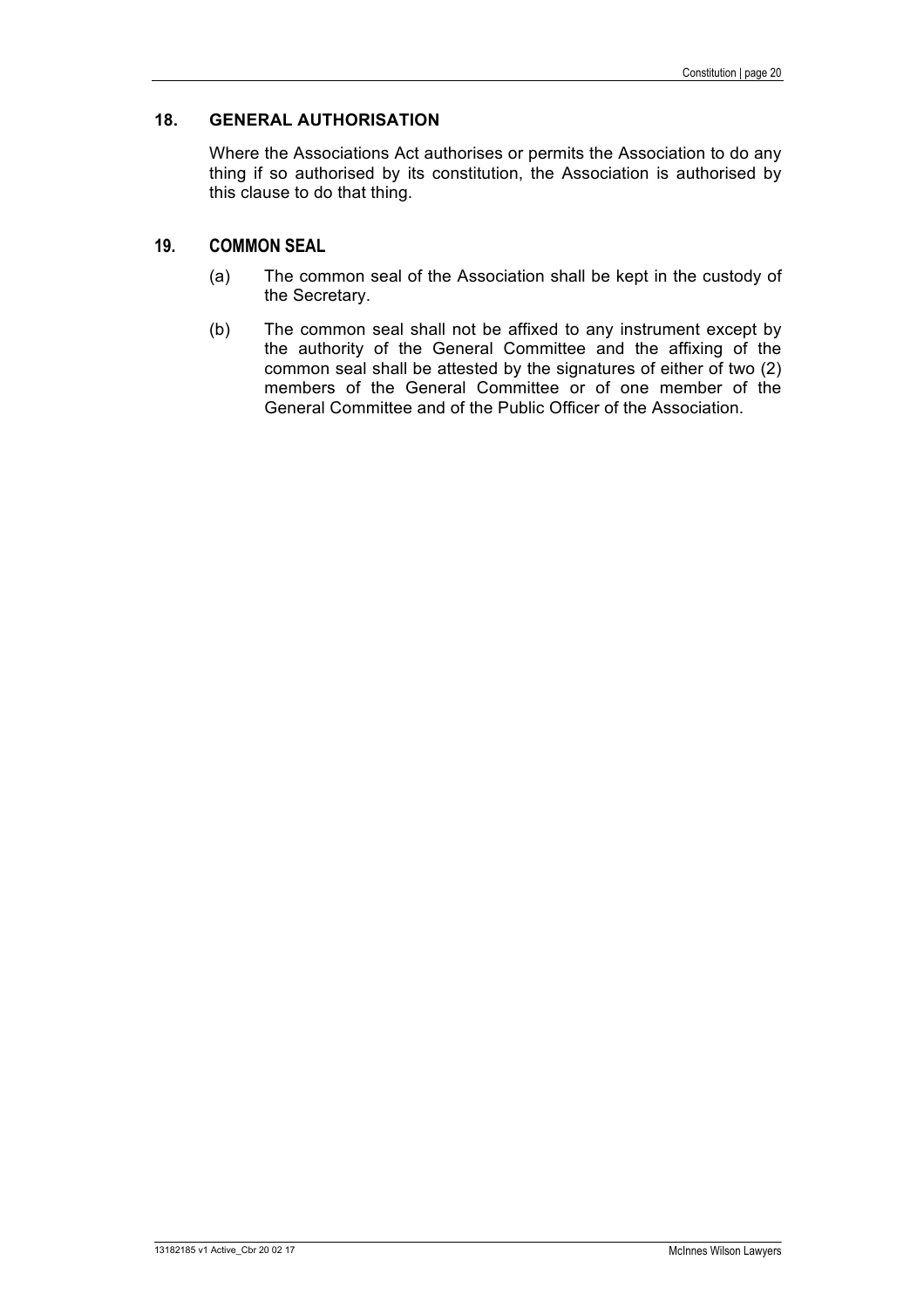| <b>Appendix 1</b>                                                                                                                                                              |  |  |  |  |
|--------------------------------------------------------------------------------------------------------------------------------------------------------------------------------|--|--|--|--|
| Application for membership of association                                                                                                                                      |  |  |  |  |
| (full name of applicant)                                                                                                                                                       |  |  |  |  |
| (address)                                                                                                                                                                      |  |  |  |  |
| (occupation)                                                                                                                                                                   |  |  |  |  |
| apply to become a member of the incorporated association. If I am admitted as a<br>member, I agree to be bound by the rules of the association for the time being in<br>force. |  |  |  |  |
| Date                                                                                                                                                                           |  |  |  |  |
| (Signature of applicant)                                                                                                                                                       |  |  |  |  |
| (full name)                                                                                                                                                                    |  |  |  |  |
| a member of the association, nominate the applicant, who is personally known to<br>me, for the membership of the association.                                                  |  |  |  |  |
|                                                                                                                                                                                |  |  |  |  |
| (Signature of proposer)                                                                                                                                                        |  |  |  |  |
| (full name)                                                                                                                                                                    |  |  |  |  |
| a member of the association, second the nomination of the applicant, who is<br>personally known to me, for membership of the association.                                      |  |  |  |  |
| Date                                                                                                                                                                           |  |  |  |  |
| (Signature of seconder)                                                                                                                                                        |  |  |  |  |